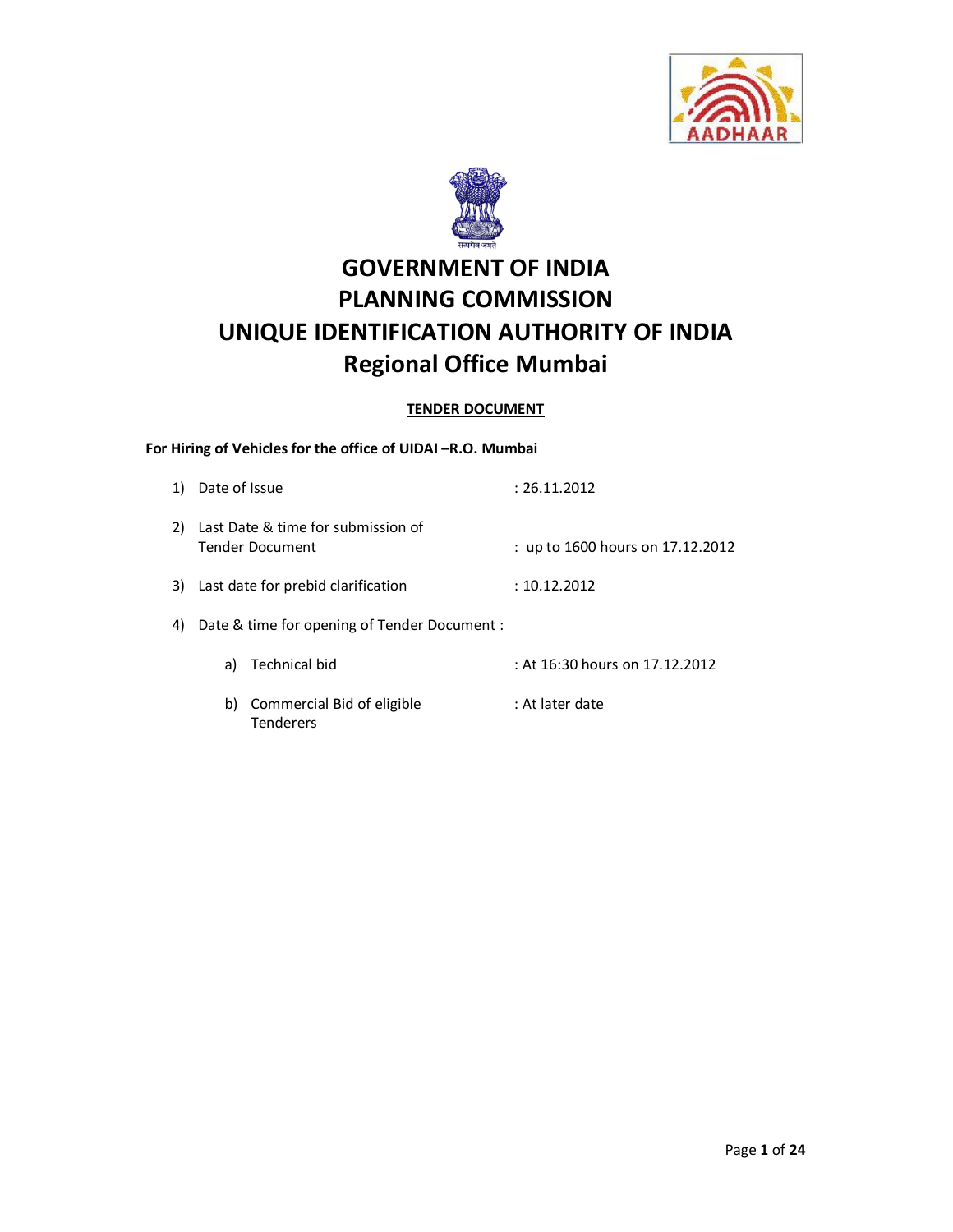

# **CONTENTS OF TENDER DOCUMENT**

| SI.            | <b>Description of contents</b>          | Page No |
|----------------|-----------------------------------------|---------|
| No.            |                                         |         |
|                |                                         | 3       |
| $\mathbf{1}$   | Notice inviting Tender                  |         |
|                |                                         | 4       |
| $\overline{2}$ | Schedule of tender                      |         |
|                |                                         | 5       |
| 3              | Submission of the tender                |         |
| 4              | Regulation for Tender Annexure I        | 6       |
|                |                                         | 9       |
| 5              | <b>General Instructions Annexure II</b> |         |
|                | Special Conditions Annexure III         | 17      |
| 6              |                                         |         |
|                |                                         | 21      |
| 7              | <b>Technical Bid</b>                    |         |
|                |                                         | 23      |
| 8              | <b>Commercial Bid</b>                   |         |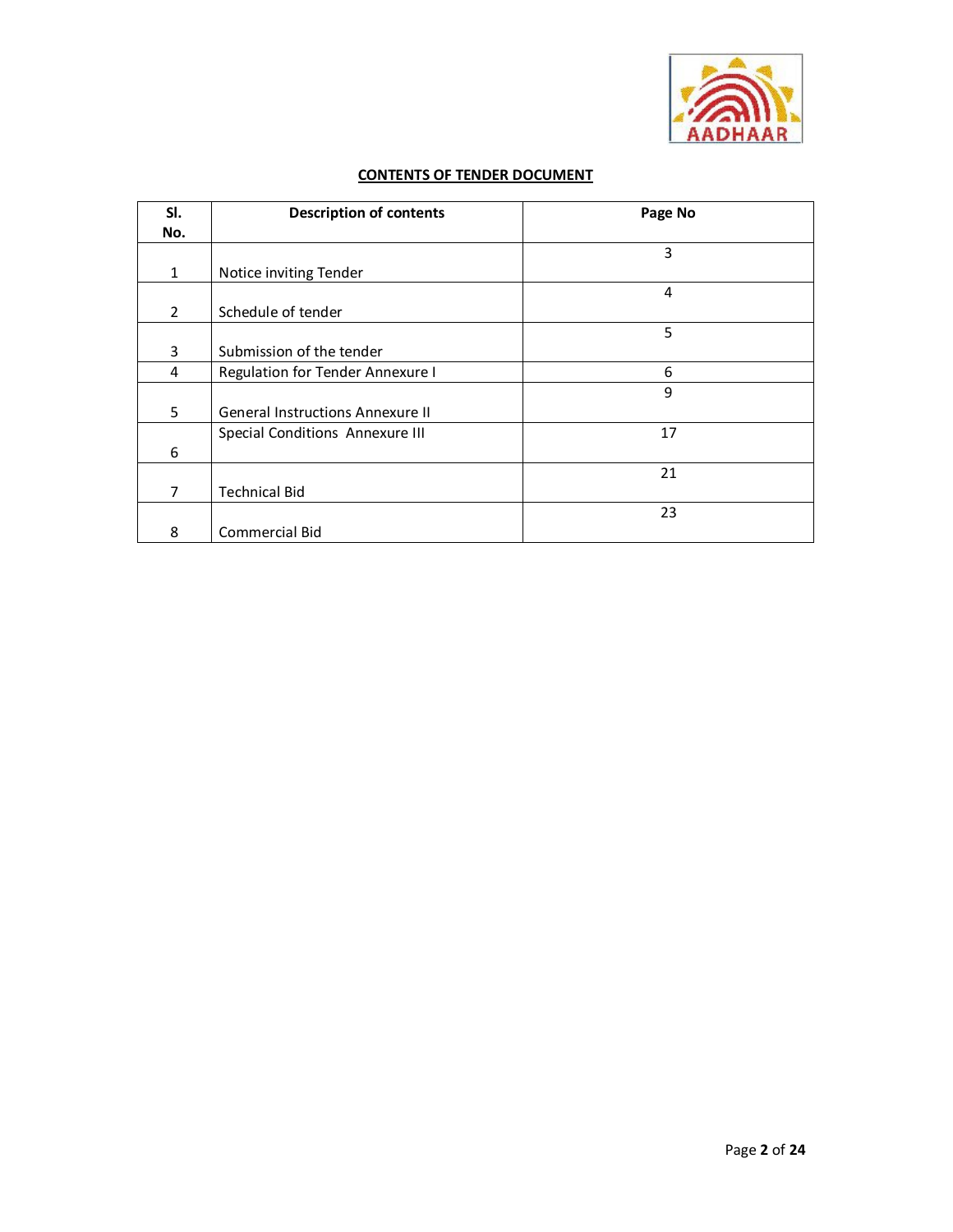

## **Government of India Planning Commission Unique Identification Authority of India 7th Floor, MTNL EXCHANGE Building Cuffe Parade, G.D. Somani Marg, Mumbai, 400005**

26<sup>th</sup> November 2012

## **NOTICE FOR INVITATION OF TENDER FOR HIRING OF VEHICLES FOR UIDAI-Regional Office, MUMBAI**

#### LAST DATE OF SUBMISSION OF TENDER: 17.12.2012

**Sub**: Invitation to bid for services of supply of Vehicles to the Office of UIDAI, RO, 7th Floor, MTNL EXCHANGE Building, Cuffe Parade, G.D. Somani Marg, Mumbai, 400005

Sealed Tenders are invited on behalf of the President of India for supply of Vehicles for the office of UIDAI, RO, 7th Floor, MTNL EXCHANGE Building, Cuffe Parade, G.D. Somani Marg, Mumbai, 400005

The bidders are requested to go through the tender enquiry document carefully, which will form part of the contract. The bidders are expected to quote the rates for supply of Vehicle for Monthly option.

#### **Contact Info:**

| Phone   | :022-22183489              |
|---------|----------------------------|
| Fax     | $:022 - 22183490$          |
| Website | : www.uidai.gov.in         |
| Email:  | adg2.romumbai@uidai.gov.in |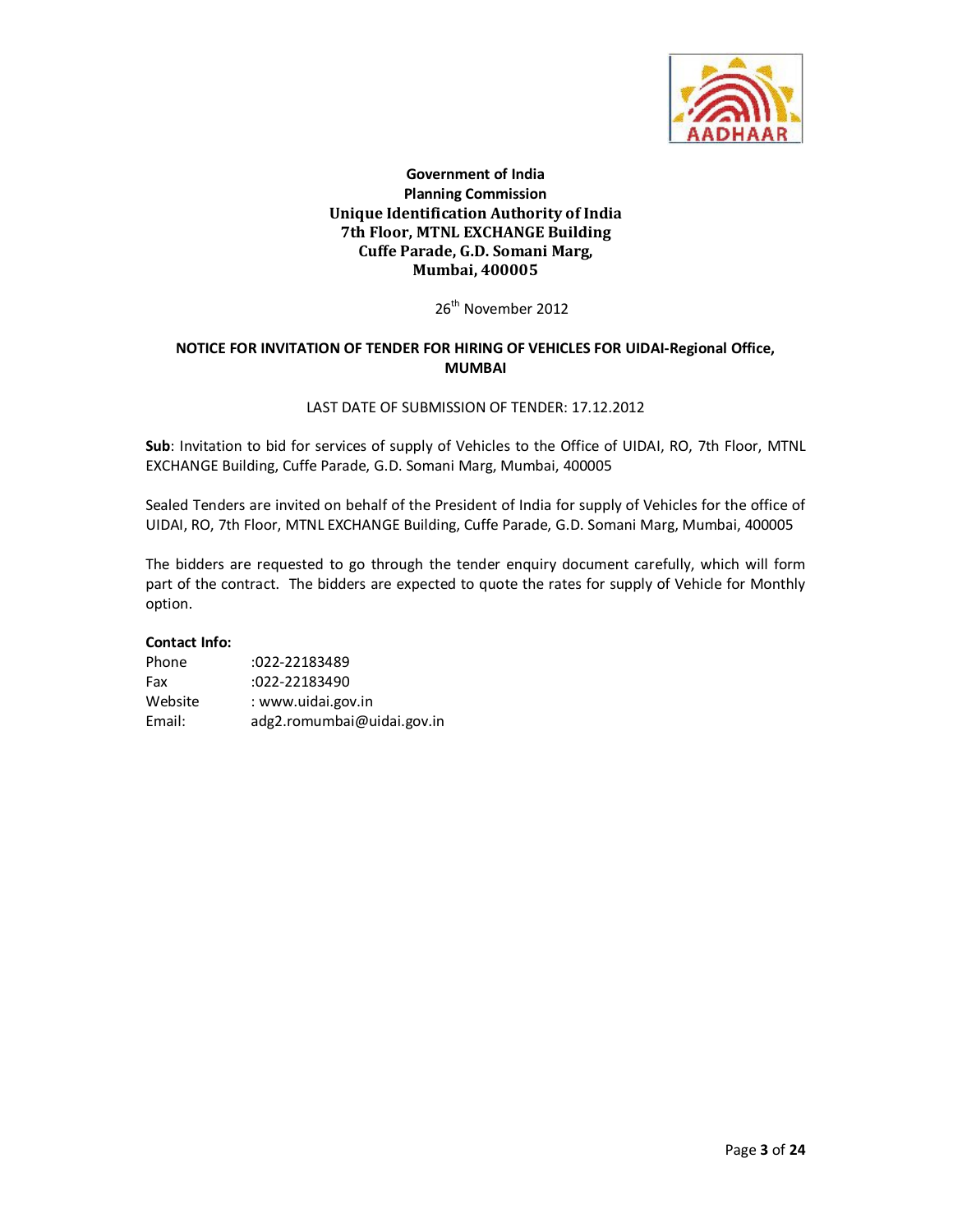

#### **SCHEDULE OF TENDER**

|    | Tender Notice No.         | $:02/2012-13$                                                |
|----|---------------------------|--------------------------------------------------------------|
| 2. | Name of the work          | : Hiring of Vehicles for UIDAI, Mumbai                       |
| 3. | Location of work          | : 7 <sup>th</sup> Floor, Cuffe Parade MTNL Exchange          |
|    |                           | Building, G.D. Somani Marg,                                  |
|    |                           | Mumbai-400005                                                |
| 4. | Issue of Tender Document  | : 26.11.2012                                                 |
| 5. | Tender to be submitted    | :by 17.12.2012 at 16:00 hrs                                  |
| 6. | Envelopes to be addressed | : Bid For hiring Vehicles for office of UIDAI -              |
|    |                           | RO Mumbai, 7 <sup>TH</sup> Floor, Cuffe Parade MTNL Exchange |
|    |                           | Building, G. D. Somani Marg, Mumbai, 400 005                 |
| 7. | Opening of tender         | : 17.12.2012 at 16:30 hrs                                    |
| 8. | Amount of EMD             | $:$ Rs.60,000/-                                              |
| 9. | Cost of Tender Form       | :Nil—                                                        |
|    |                           |                                                              |

**Note:** 1) The tender form and connected documents can be downloaded from the UIDAI website. However, the tender must be submitted in physical form. Tenders received by email or in any other electronic form will be rejected.

2) The tenders completed in all respects must be received in this office before due date and time indicated above. The tenders received after the scheduled date and time will be rejected outright. All outstation tenders should be sent addressed to the undersigned so as to reach by the stipulated date and time of the receipt of tenders. As this is a two bid system-technical bid and commercial bid are to be submitted as per the instructions in the Tender Documents.

> **Asst. Director General UIDAI Regional Office 7 thFloor, Cuffe Parade MTNL Exchange, G.D. Somani Marg, Mumbai, 400 005 adg2.romumbai@uidai.gov.in**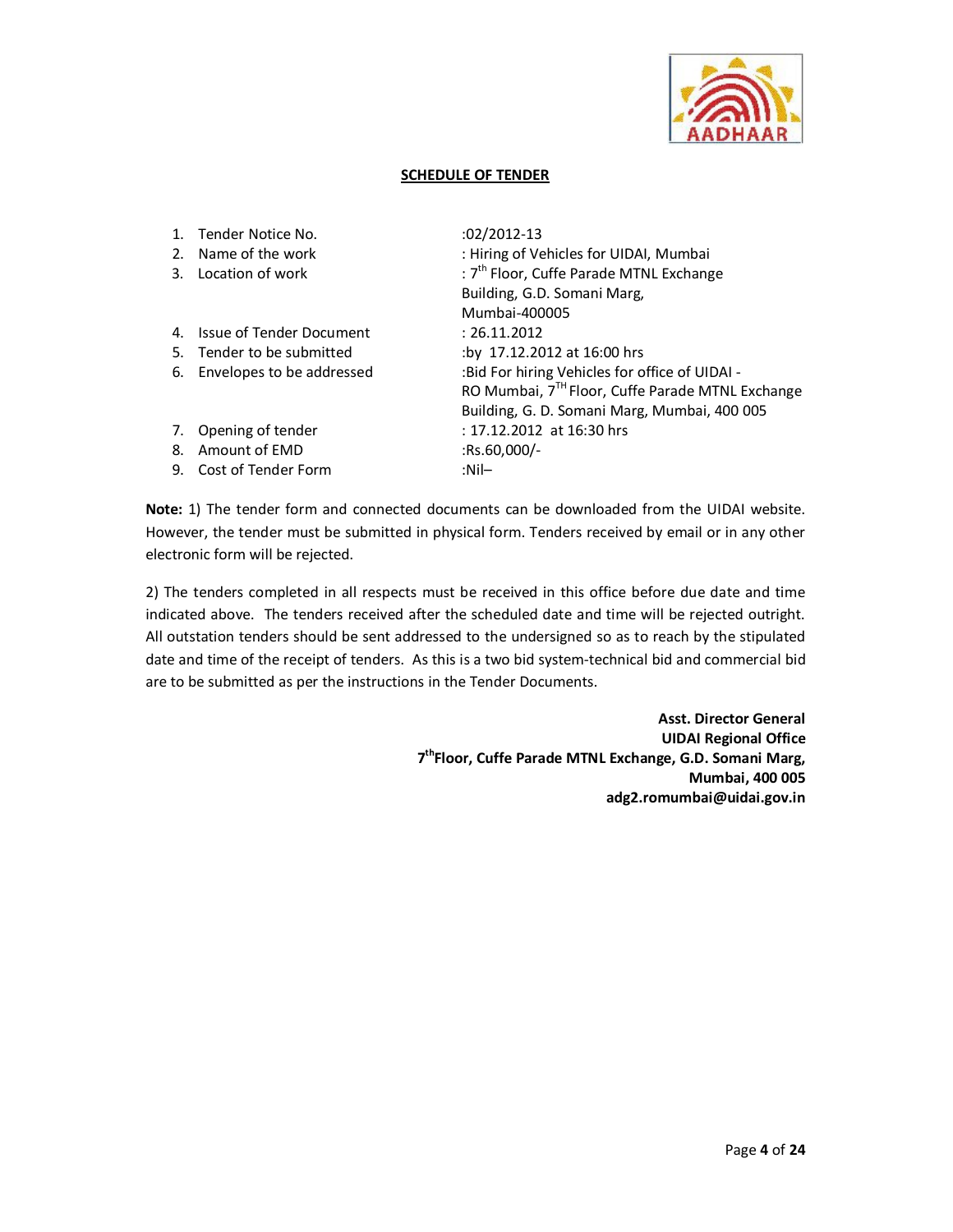

# **SUBMISSION OF THE BID**

#### **PROFORMA FOR SUBMITTING THE BID:**

- 1. I/We................................... have read the various conditions to the tender attached hereto and hereby agree to abide by the said conditions. I/We also agree to keep this tender open for acceptance for a period of 60 days from the date fixed for opening the same and in default thereof. I/We will be liable for forfeiture of my/our Earnest Money Deposit. I/We offer to Supply of Vehicles as in Technical Bid & Commercial Bid and hereby bind myself/ourselves to complete the Contract period of 12 months or any extendable period out of any condition of this contract from the date of acceptance of the Tender. I/We also hereby agree to abide by the General and Special conditions of Contract and to carry out the Contract as laid down by the UIDAI, Mumbai for the present Contract.
- 2. A sum of **Rs.40,000**/- is herewith forwarded as earnest money deposit. The full value of earnest money shall stand forfeited without prejudice to any other rights or remedies if.
	- a) I/We do not execute the Contract documents within seven days after receipt of notice issued by the UIDAI that such documents are ready or,
	- b) I/We do not commence the work within ten days after receipt of order to that effect.
- 3. This tender document shall be the contract document in the event of this bid being successful

## SIGNATURE OF CONTRACTOR (S)

 Date.............2012 Contractor/Contractors/Address............... /Phone

Signature of Witnesses

- 1. \_\_\_\_\_\_\_\_\_\_\_\_\_\_\_\_\_\_
- 2. \_\_\_\_\_\_\_\_\_\_\_\_\_\_\_\_\_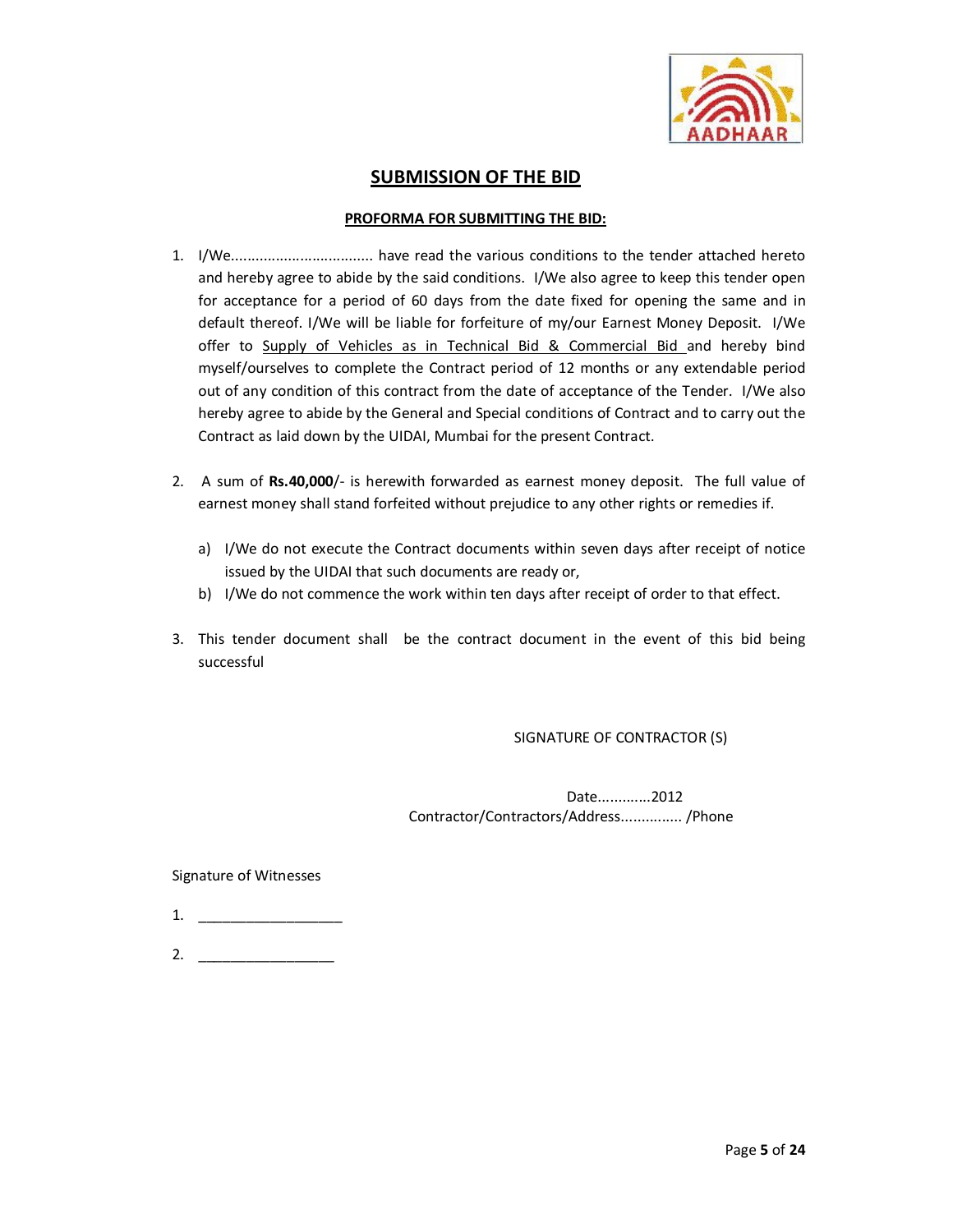

#### **Annexure-I**

## **Regulations for Tender and Contracts to Parties tendering for hiring of Tourist Taxi/T-Permit Vehicles (Diesel Driven Vehicles) to UIDAI, Mumbai.**

#### **Meaning of Terms**

#### **Definitions:**

- 1. In these Regulations for Tender and Contracts the following terms shall have the meanings assigned hereunder except where the context otherwise requires:
- a) "UIDAI" shall mean the President of Republic of India or the DDG of the UIDAI or of the successor, UIDAI authorized to invite tenders and enter into contracts for works on his behalf.
- b) "Deputy Director General" shall be the Officer in Administrative charge of the Regional office of UIDAI.
- c) Assistant Director General shall mean the Officer in UIDAI, Mumbai.
- d) Dy. Director/Section Officer shall mean the Officer in UIDAI, Mumbai.
- e) "Tenderer" shall mean the Person, the firm or company who tenders for the supply works with a view to execute the work on contract with the UIDAI and shall include their Personal representatives, successors and permitted assigns.
- f) "Work" shall mean the works contemplated in the Annexure II set forth in the tender forms and description of contract and required to be executed according to specifications.
- g) "Specifications" shall mean the specifications for Vehicles, UIDAI issued under the authority of the Deputy Director General.
- h) 'Contractor' shall mean the successful tenderer who enters into an agreement with UIDAI for Hiring of Vehicle.

#### **2. Singular and Plural:**

Words imparting the singular number shall also include the plural and vice versa where the context requires.

#### **3. Interpretation:**

These Regulations for Tenders and contracts shall be read in conjunction with the General conditions and special condition of this tender which are referred to herein and shall be subject to modification additions or supersession by special conditions of contract and/or special specifications, if any, annexed to the Tender Forms.

## 4. **Tenderer's Credentials**:

The Tenderer shall furnish the particulars regarding

- a) His position as an independent Contractor
- b) His capacity to undertake and carry out supply of vehicles satisfactorily vouched for by a responsible official of firm.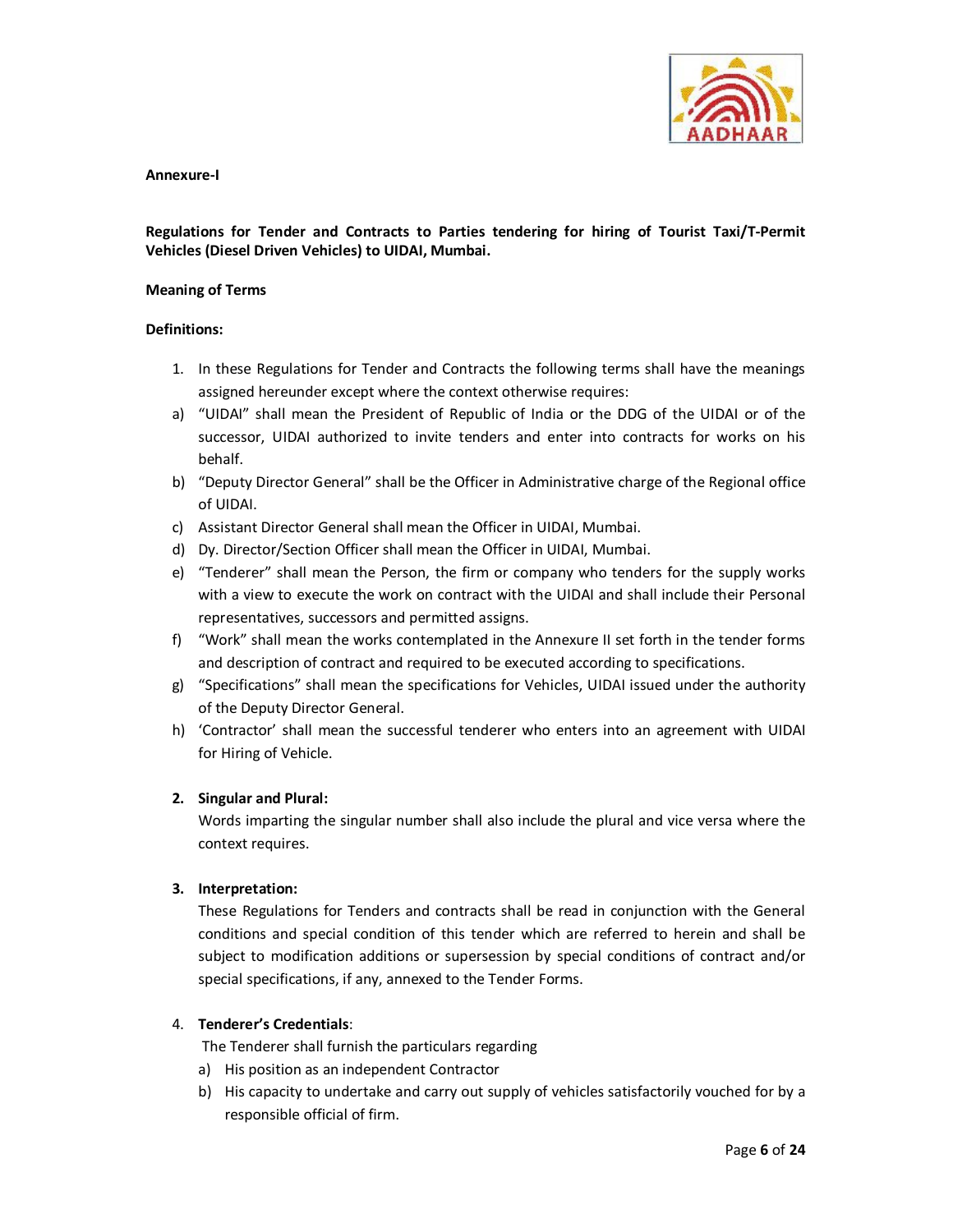

### 5. **Omissions Discrepancies**:

Should a tenderer find discrepancies in or omissions on any of the Tender Forms or should he be in doubt as to their meaning, he should at once notify the authority inviting tenders who may send a written instruction to all Tenderers. It shall be understood that every endeavour has been made to avoid any error which can materially affect the basis of the tender and the successful tenderer shall take upon himself and provide for the risk of any error which may subsequently be discovered and shall make no subsequent claim on account thereof.

The various crucial dates relating to "**Tender for providing Tourist taxi / T-Permit Vehicles (Diesel driven vehicles) to UIDAI"** are cited as under:

- **a)** Date of publicity/downloading the Tender Document:**26.11.2012**
- **b)** Last date and time for submission of Tender Document:**17.12.2012 at 16:00 hrs**
- **c)** Last date for receiving **written queries for clarific**ation on the bid document up to **. The written queries should only be sent to guruduttaray@gmail.com.**
- **d)** Release of responses to clarification \* : **12.12.2012**
- e) Date and time for opening of
	- **i.** Technical Bid : At **16:30 hours** on **17.12.2012**
	- ii. Commercial Bid: At later date to be communicated to all **technically qualified bidders.**

(\* As the responses as mentioned in (d) will be released on e-mail, bidders are required to provide the necessary information for communication and check the website www.uidai.gov.in)

#### 6. **Care in submission of tenders:**

 **(a)** Before submitting a tender, the tenderer will be deemed to have satisfied himself by actual inspection of the site and locality of the work, that all conditions liable to be encountered during the execution of the works, are taken into account and that the percentage/rates he enters in the tender form is/are adequate and all inclusive to accord for the completion of works to the entire satisfaction of the Officer or Deputy Director General, UIDAI, Mumbai.

**(b)** UIDAI will not be bound by any power of attorney granted by the tenderer or by change in the composition of the firm made subsequent to the execution of the Contract. It may, however, recognize such power of attorney and changes after obtaining proper legal advice, the cost of which will be chargeable to the contractor.

#### 7. **Right of UIDAI to deal with tenders**:

UIDAI reserves the right not to invite tenders for any work or works to invite open or limited tenders, and when tenders are called, to accept a tender in whole or in part or reject any tenders or all tenders without assigning reasons for any such action.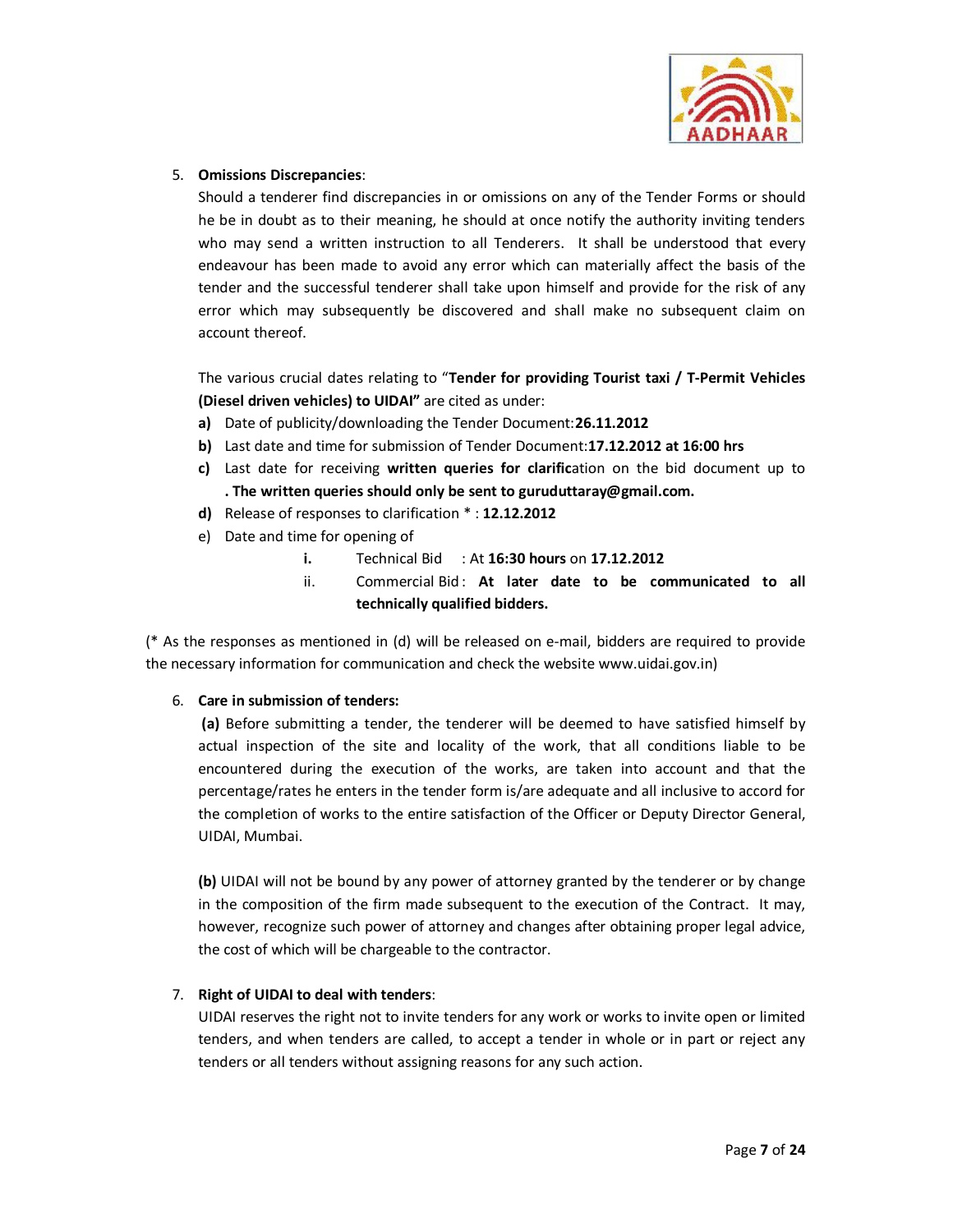

## 8. **Arbitration**:

If any difference arises concerning this Agreement, its interpretation on the payment to be made there under, the same shall be settled by mutual consultations and negotiations. If attempts at conciliation do not yield any results within a period of 30 days, either party may request the other for submission of the dispute for decision by an arbitral tribunal containing a Sole Arbitrator to be appointed by Regional Office, UIDAI, and Mumbai. The provisions of Arbitration and Conciliation Act, 1996 and the rules framed hereunder and in force shall be applicable to such proceedings.

 **Signature of Tenderer** 

**Place: Date:**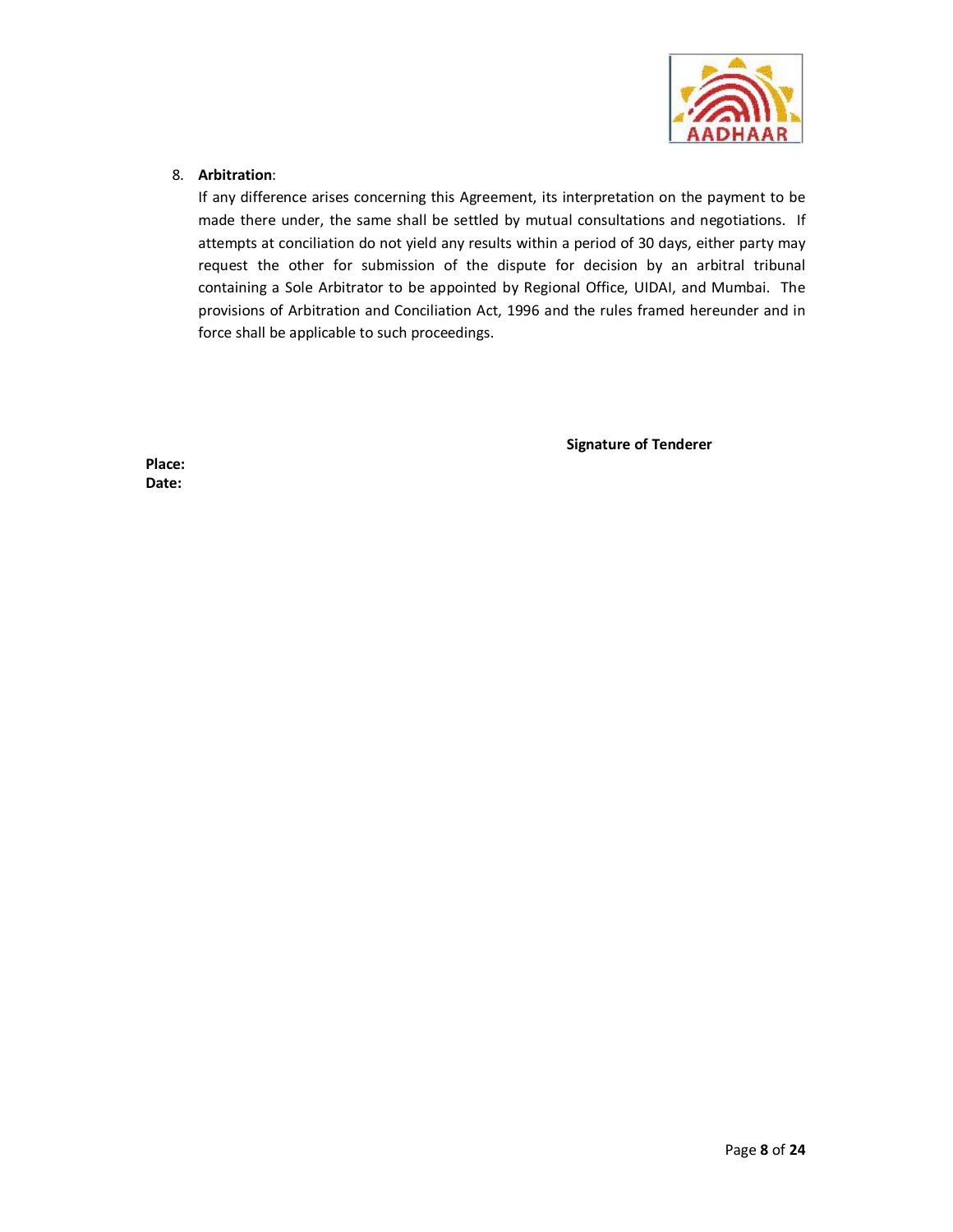

#### **Annexure-II**

## **General Instructions and Conditions of Tender to Parties Tendering of Hiring Tourist Taxi/T-Permit Vehicles (Diesel Driven Vehicles) to UIDAI, Mumbai.**

- 1. No tender for the contract for Supply of Vehicles for UIDAI diesel driven will be considered unless it is submitted in the prescribed form which can be downloaded from UIDAI website (www.uidai.gov.in).
- 2. All tenders must be forwarded to the Dy. Director General, UIDAI, Mumbai in a sealed cover super scribed: *"Supply of* **Tourist Taxi/T-Permit Vehicles (Diesel Driven Vehicles) UIDAI***, Mumbai"* so as to reach him not later than **16.00 hrs on 17.12.2012**. Tenders received/deposited after the stipulated time and date will not be considered. The name and address of the tenderer should be clearly written on the envelope; sealed tender cover will not be received in person but should be either dropped in the **box especially kept for the purpose in Office of the UIDAI, Mumbai or despatched by Speed Post/ Registered Post**. The tender box will be closed and finally sealed exactly at **16.00 hrs on 17.12.2012**. Only those covers, which are correctly sealed, super-scribed as Indicated above and indicating the address of the tenderer on the envelope, will be permitted to be dropped in the tender box.

#### **3. Earnest Money:**

- a) The tenderer shall be required to deposit a sum of **Rs.40,000(Rupees forty thousand only)/** with the tender as an Earnest Money deposit for the due performance of the stipulation to keep the offer open till such date as might be specified in the tender. It shall be understood that the Tender document have been sold/issued to the Tenderer and the tenderer is permitted to tender in considerations for the stipulation on his part, that after submitting his tender he will not back out from his offer or modify the terms and conditions thereof in a manner not acceptable to the Deputy Director General of the UIDAI, Mumbai. Should the Tenderer fail to observe or comply with the said stipulation, the aforesaid amount shall be liable to be forfeited to the UIDAI.
- b) The successful tenderer shall be required to submit Performance Bank Guarantee @ 5% of value of the contract. The EMD in respect of the successful tenderer will be adjusted against the PBG due.
- c) Earnest Money of **Rs.60,000/- (Rupees Forty thousand only)** in the form of Demand Draft of any nationalized bank in favour of "**DDO, Regional Office UIDAI Mumbai**" must be deposited by bidders along with their duly filled up tender failing which their tender shall be rejected summarily.
- d) Tenderer shall not be permitted to withdraw his offer or modify the terms and conditions thereof. In case the tenderer fails to observe and comply with the stipulations made herein or backs out after quoting the rates, the aforesaid EMD will be forfeited to the Government.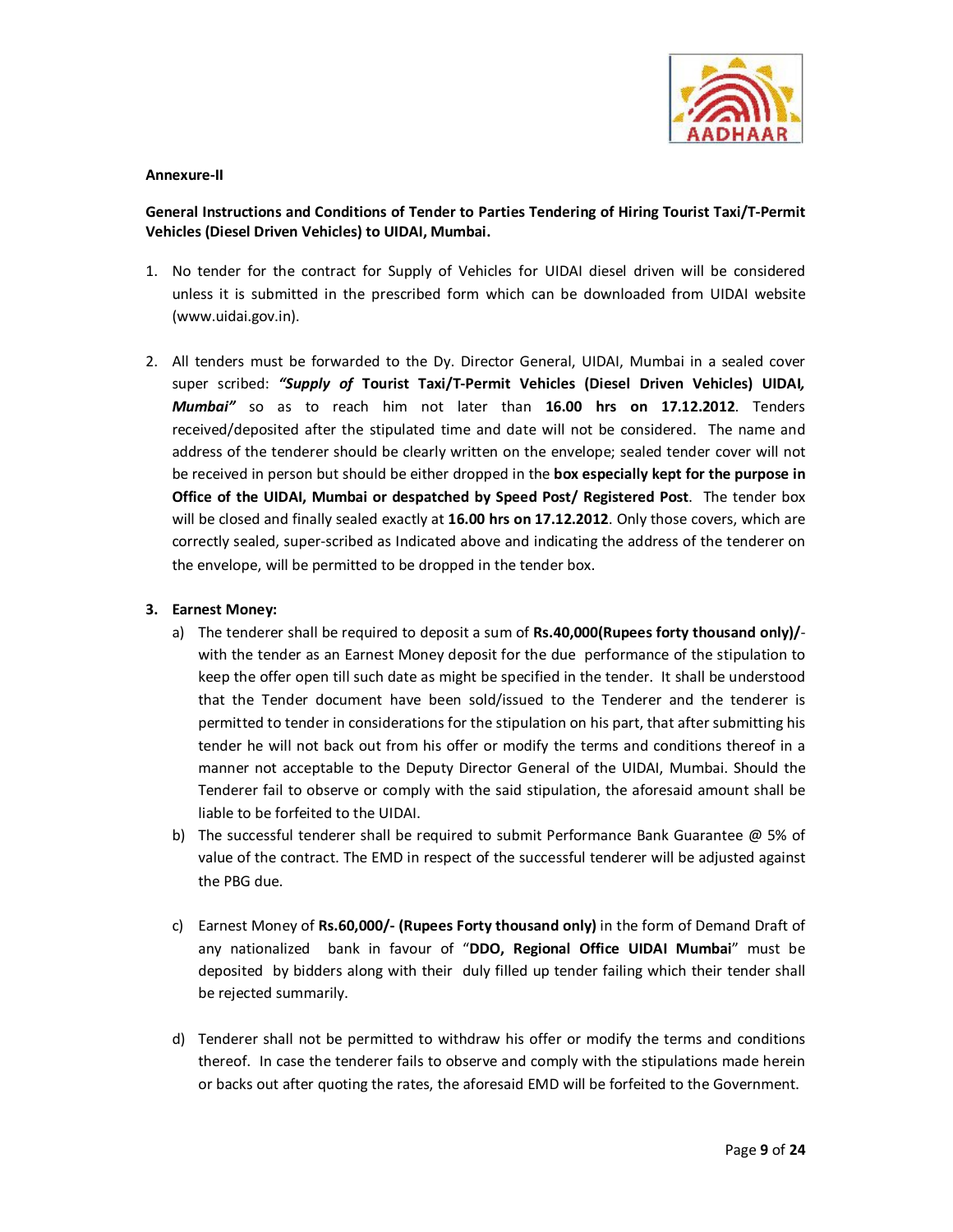

- e) Tenders without Earnest Money will be summarily rejected.
- f) No claim shall lie against the UIDAI, Mumbai in respect of erosion in the value or interest on the amount of earnest money deposit or security deposit.

#### **4. Performance Bank Guarantee**

The Successful tenderer shall furnish valid Bank Guarantee Bond  $\omega$  5% of value of the Contract **as Performance Security** in favour of Deputy Director General, Unique Identification Authority of India, Mumbai within 7 days of the Date of Acceptance of Tender.

The Bank Guarantee can be forfeited by order of the Competent Authority of the Regional Office, UIDAI, Mumbai in the event of any breach or negligence or non-observance of any terms/conditions of contract or for unsatisfactory performance or for non-acceptance of the work order.

On expiry of the contract, such portion of the said bank guarantee as may be considered by the Regional Office, UIDAI, Mumbai as sufficient to cover any incorrect or excess payments made on the bills to the firm, shall be retained until the final audit report on the account of firm's bill has been received and examined. **In the event of extension of contract beyond one year, the firm will get extended BG valid up to three months from the last date of contract by itself.** 

#### **5. Preparation and submission of Tender:**

**The tender should be submitted in two parts namely, first part Technical Bid (in form given in Tender document) along with Earnest Money Deposit and second part Commercial Bid (in form given in Tender document) and each should be kept in a separate wax sealed cover. Both the bids should be kept in another sealed cover addressed to the undersigned. The outer envelope containing wax sealed cover should bear the address, Tender Number and date, subject of tender, date and time of opening of the same. The inner envelopes should be super-scribed with Tender Number, subject of Tender, whether the envelope is containing "Technical Bid" or "Commercial Bid" and date of opening of tender.** 

## **6. Signing of Tender:**

 Individual signing the tender or other documents connected with contract must specify whether he signs as:

- (a) A "sole proprietor" of the concern or constituted attorney of such sole proprietor.
- (b) A partner of the firm, if it be a registered partnership firm, in which case he must have authority of execute contracts on behalf of the firm and to refer to arbitration disputes concerning the business of the partnership either by virtue of the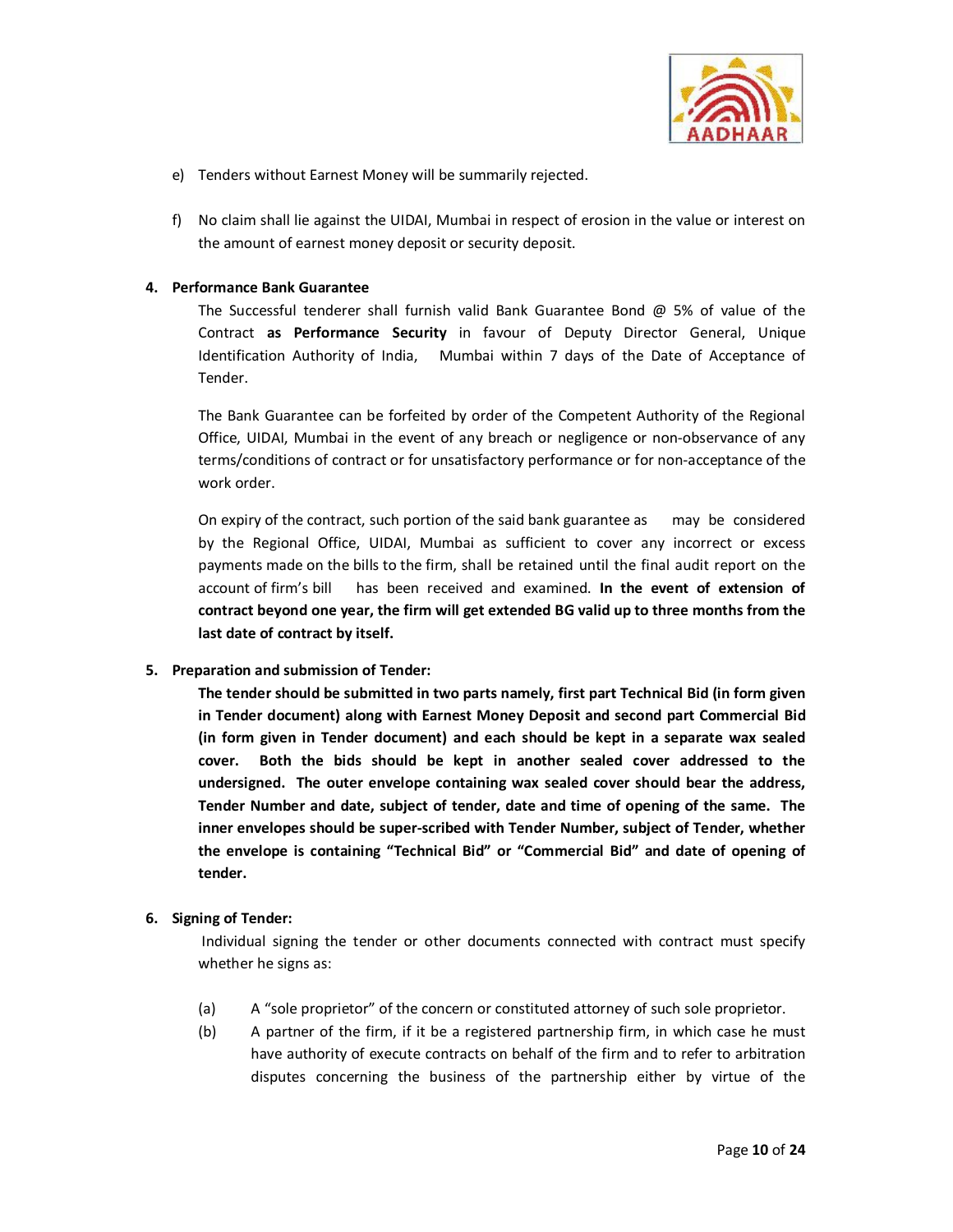

partnership agreement or by a power of attorney duly executed by the partners of the firm.

(c) Director or principal officer duly authorized by the Board of Directors of the Company, if it is a Company.

## **Note**

(i) In case of partnership firms, a copy of the registered partnership agreement, or general power of attorney duly attested by a Notary Public, should be furnished on stamp paper duly sworn or affirmed by all the partners admitting execution of the partnership agreement or the general power of attorney. The attested copy of the certificate of registration of firm should also be enclosed along with the tender.

(ii) In the case of partnership firms, where no authority to refer disputes concerning the business of partnership firm has been conferred on any parties the tender and all other related documents must be signed by all partners of the firm.

(iii) A person signing the tender form or any documents forming part of the tender on behalf of another person should have an authority to bid on behalf of such other person and if, on enquiry it appears that the persons so signing had no authority to do so, the Regional Office, UIDAI, Mumbai may without prejudice cancel the contract and hold the signatory liable for all costs, consequences and damages under the civil and criminal remedies available.

(iv) The tenderer should sign and affix his/her firm's stamp at each page of the tender and all its Annexure as the acceptance of the offer by the tenderer will be deemed as a contract and no separate formal contract will be drawn. **NO PAGE SHOULD BE REMOVED/DETACHED FROM THIS TENDER DOCUMENT.**

| <u>SL.</u> | <b>MAKE OF THE</b>       |               | No. OF<br><b>VEHICLES</b> | Category of    |
|------------|--------------------------|---------------|---------------------------|----------------|
| <u>No.</u> | <b>VEHICLE</b>           | <b>COLOUR</b> | <b>REQUIRED</b>           | Vehicle        |
|            | Maruti Suzuki SX4 Diesel | White         | 01                        | M1             |
|            | Tata Indica Diesel       | White         | 05                        | M <sub>2</sub> |

# **7. Schedule for Requirements of Vehicles for UIDAI, Mumbai On Monthly Basis:**

#### **8. Rates**:

Quoted rates are for one year contract, extendable by one more year on mutual consent. The rates should be inclusive of all taxes and duties and other extra elements that would contribute for it. The Tenderer/Tenderers shall quote individual rate for each item given in Commercial Bid. The quantities shown in the attached schedules are given as a guide and are approximate only and are subject to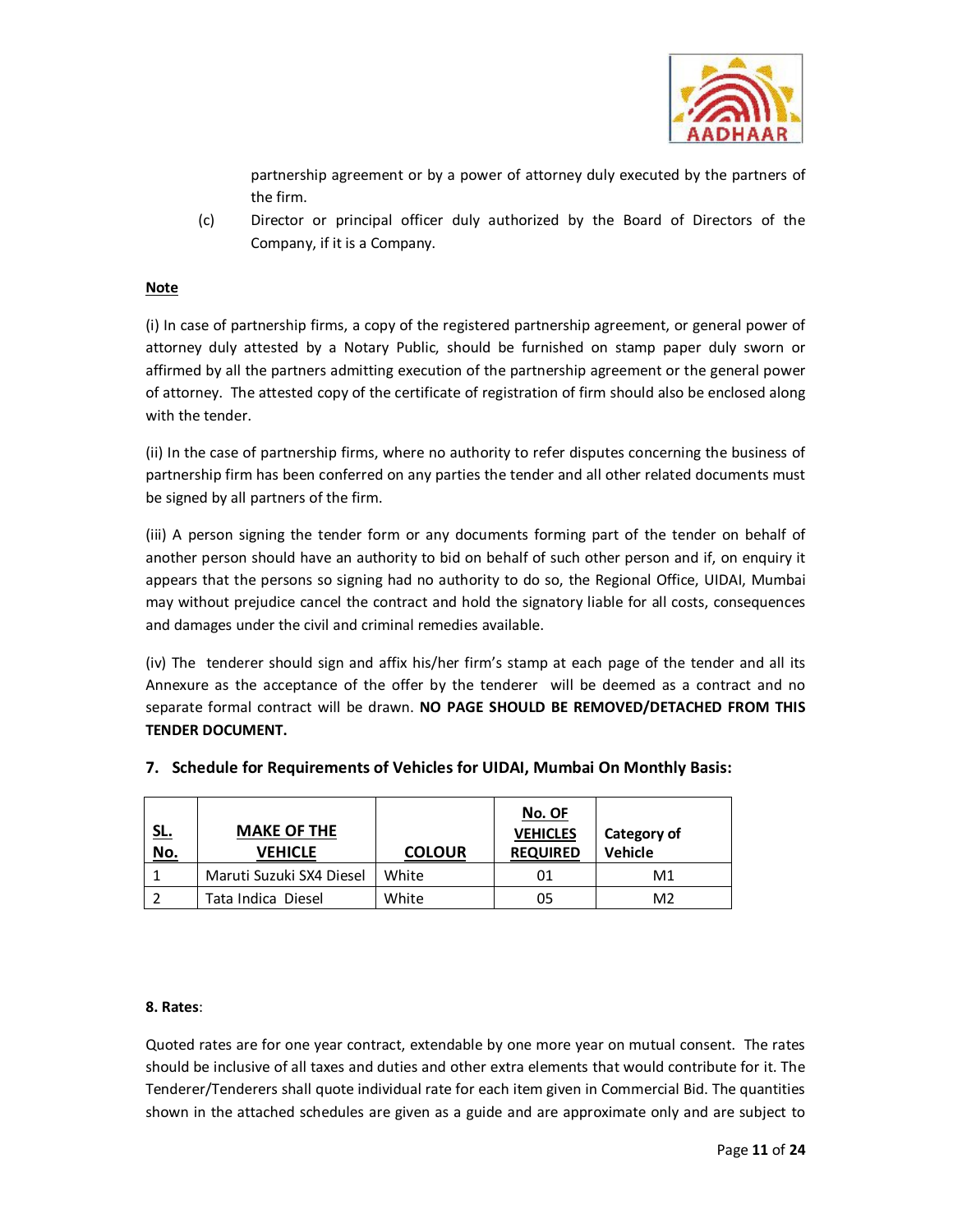

variation according to the needs of UIDAI, Mumbai. UIDAI, Mumbai accepts no responsibility for their accuracy. UIDAI does not guarantee work under each item of the Schedule.

## 9. **Technical Bid:**

The Technical Bid should be submitted in the Technical Bid Form enclosed in the Tender document along with registration particulars, copy of PAN of the firm, full details of the minimum number of vehicles registered in the name of the tenderer or his firm since 2009 onwards with photocopies of RCs and other information sought for in the respective form. The Technical bid will be opened on **17.12.2012 at 16:30 hrs** 

### 10. **Commercial Bid:**

The Commercial Bid should be submitted in the form given in the Tender document in a separate sealed cover kept inside the main cover. The Commercial Bids of those tenderers, who are found technically compliant, will be opened at later date after finalization of the Technical Bid in the UIDAI Office Premises at  $7<sup>th</sup>$  Floor, MTNL Exchange Building, G.D.Somani Marg, Mumbai-400005. A duly constituted Tender Evaluation Committee (TEC) will evaluate the Commercial Bids.

At the time of payment of bills, the taxes liable to be deducted, if any shall be deducted at source as per Government rules and guidelines as may be prevailing at the time of payment.

#### 11. **Terms of Payment:**

**1. The contractor shall submit the bill in the first week of following month in respect of previous month (in case of monthly payments) for sanction of the amount of bill and passing the bill for payment.** 

**2. Office of the Unique Identification Authority of India shall be at liberty to withhold any of the payments in full or in part subject to recovery of penalties mentioned in preceding para.** 

**3. The term "payment" mentioned in this para includes all types of payment due to the contractor** arising on account of this contract excluding Earnest Money and Security Deposit governed by the separate clauses of the contract.

4. Wherever applicable all payments will be made as per schedule of payments to be decided in the agreement.

5. TDS as applicable will be recovered from the bill.

#### 12. **Calculation and Payment for extra Kms:**

The normal running Kilometre per month for 26 days is 2000 Kms (26x100). The rate up to 2000 Kms and for extra Kms beyond 2000 Kms will be assessed on quarterly basis; if in a month, kilometre run is either less or more, it will be off-set against the kilometerage run excess or short during the subsequent months in a quarter. The tenderer should therefore indicate (i) rate for 2000 Kms per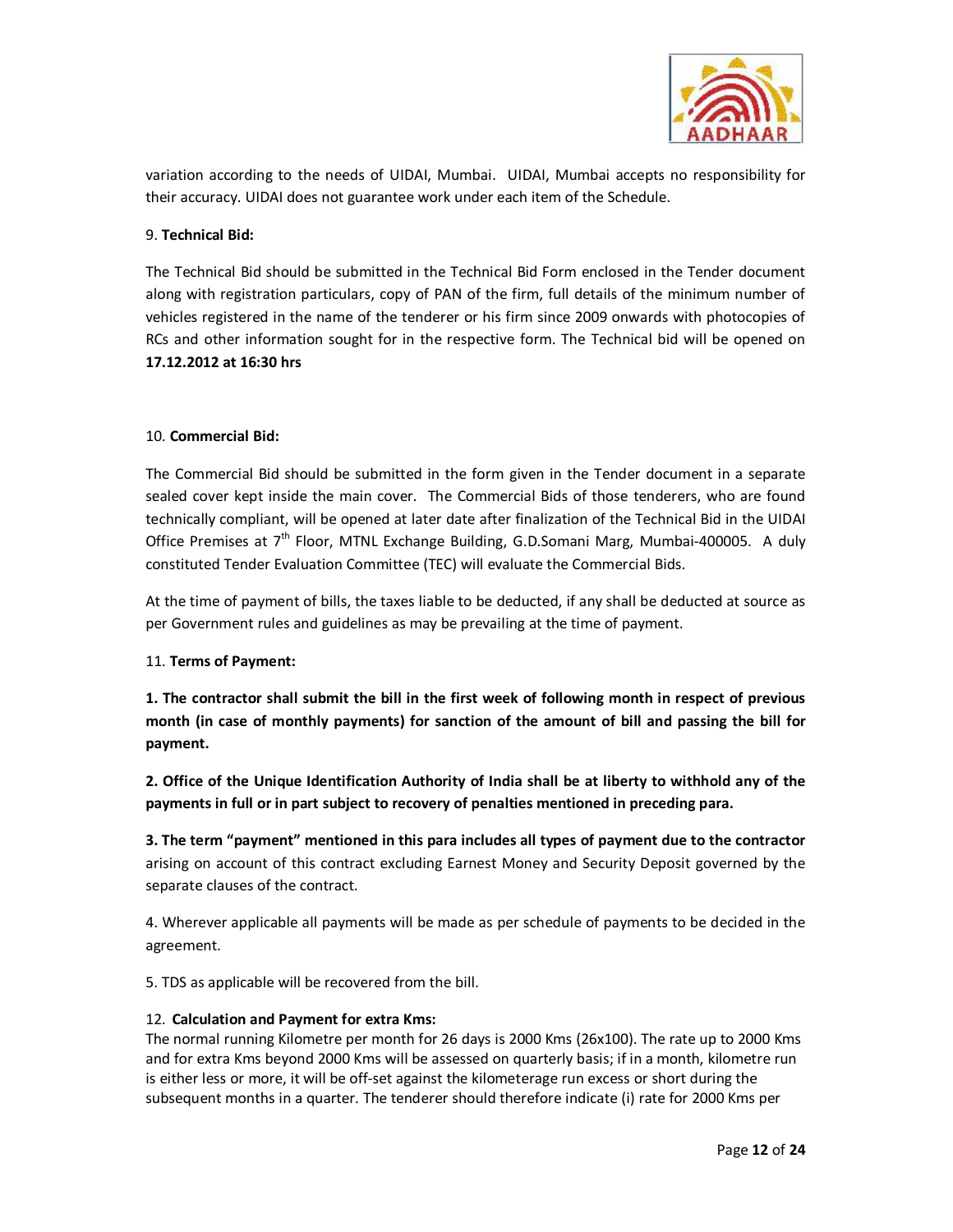

month (ii) rate per additional Kms beyond 2000 Kms. There should not be any hidden or assumed charges to the rates quoted therein. The total Kms run should be calculated correctly. The illustrative example is as under

| <b>First</b>   | Base kms per | <b>Total Kms run</b>                                                     | Extra/savings | <b>Amount</b>   |
|----------------|--------------|--------------------------------------------------------------------------|---------------|-----------------|
| Illustration:  | month        | per month                                                                | of Kms        | payable         |
| <b>Months</b>  |              |                                                                          |               |                 |
| $\mathbf{1}$   | 2000         | 2200                                                                     | 200kms extra  | Base amount for |
|                |              |                                                                          |               | 2000 Kms        |
| $\overline{2}$ | 2000         | 1800                                                                     | 200 Kms       | Base amount for |
|                |              |                                                                          | savings       | 2000 Kms        |
| 3              | 2000         | 1600                                                                     | 400 Kms       | Base amount for |
|                |              |                                                                          | savings       | 2000 Kms        |
| A              |              | In this quarter the extra Kms run by the Vehicle is 200 Kms in the first |               |                 |
|                |              | month and in the subsequent two months the total savings is 600 Kms.     |               |                 |
|                |              | Therefore, the net savings of 400 Kms will be adjusted in the next       |               |                 |
|                | quarter.     |                                                                          |               |                 |

## **1st Quarter (First 3 months from the date of acceptance)**

| Second<br>Illustration:<br><b>Months</b> | <b>Base Kms per</b><br>month                                                                                                                  | <b>Total Kms run</b><br>per month | Extra/savings of<br><b>Kms</b> | Amount<br>payable           |
|------------------------------------------|-----------------------------------------------------------------------------------------------------------------------------------------------|-----------------------------------|--------------------------------|-----------------------------|
| $\mathbf{1}$                             | 2000                                                                                                                                          | 2300                              | 300 Kms extra                  | Base amount for<br>2000 Kms |
| 2                                        | 2000                                                                                                                                          | 2300                              | 300 Kms extra                  | Base amount for<br>2000 Kms |
| 3                                        | 2000                                                                                                                                          | 2000                              | <b>NIL</b>                     | Base amount for<br>2000 Kms |
| A                                        | Calculation of extra Kms<br>1 a) Extra km in 2nd quarter =600 Kms<br>1 b) savings from 1st quarter=400 Kms<br>Net extra Kms payable = 200 Kms |                                   |                                |                             |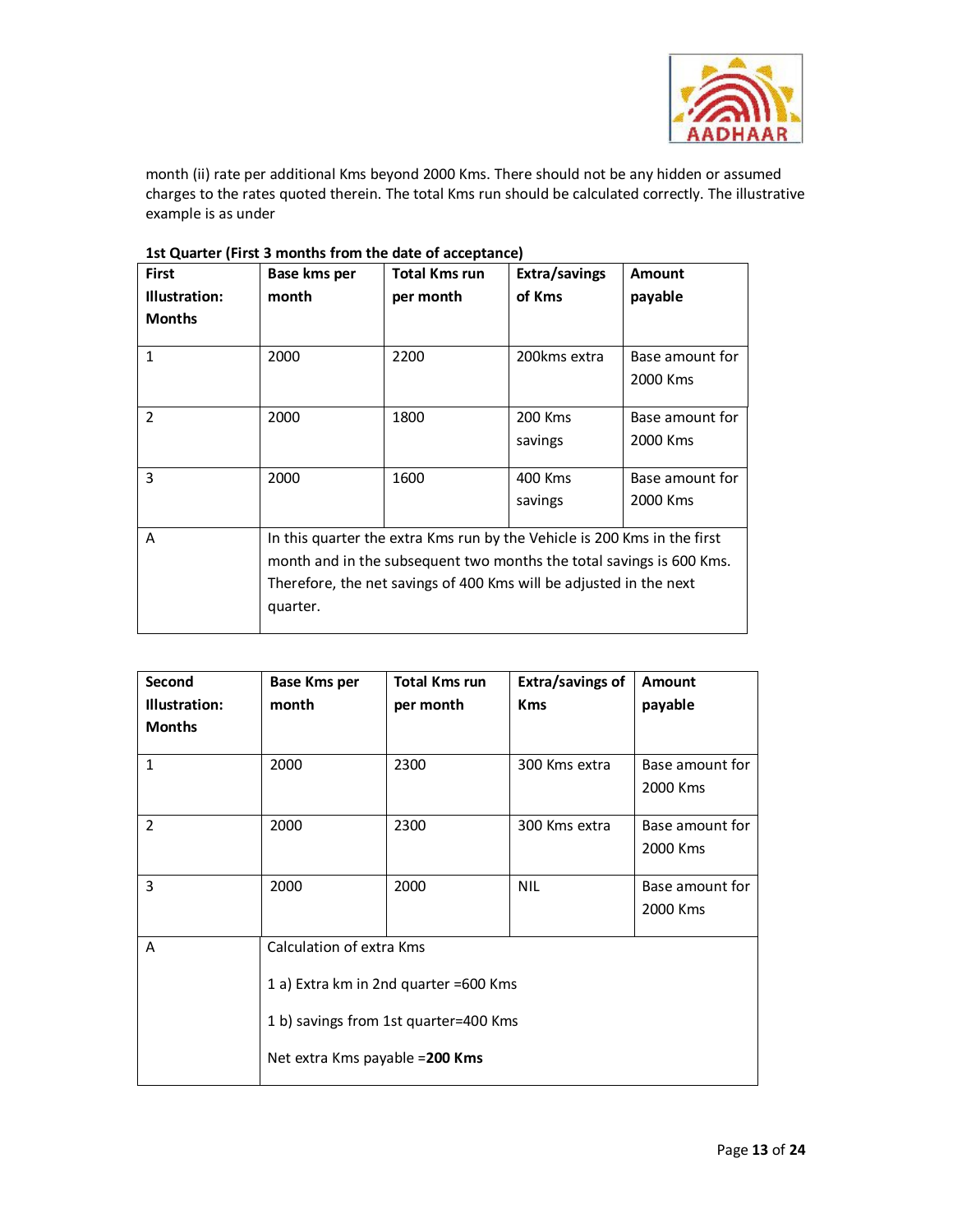

**Note:** For the purpose of payment, the first quarter, second quarter, third quarter & fourth quarter in this contract period means first 3 months from the date of acceptance will be a first quarter and the second quarter starts from the fourth month to the end of 6th month, the 3rd quarter starts from 7th month to 9th month and the 4th quarter starts from 10th month to 12th month. If the contract is extended beyond the period of 1 year the quarter will be calculated as above. Payment for the extra Kms will be paid at the end of the quarter along with the monthly payment for each vehicle hired. Extra Kms are to be calculated for each Vehicle.

### 13. **Criterion for Evaluation of Tender**:

| SI.            | Clause                              | <b>Description</b>                                                                                                                                                     | <b>Remarks</b>                                                                                                                                                                                      |
|----------------|-------------------------------------|------------------------------------------------------------------------------------------------------------------------------------------------------------------------|-----------------------------------------------------------------------------------------------------------------------------------------------------------------------------------------------------|
| No.            |                                     |                                                                                                                                                                        |                                                                                                                                                                                                     |
| 1              | Minimum<br>number<br>of<br>vehicles | Should have at least minimum 5 number of<br>vehicles (category M1/M2, or its equivalent)<br>registered in the name of the tendered/firm<br>since 2009                  | Copies<br>οf<br>the<br><b>RCs</b><br>to<br>be<br>with<br>enclosed<br>the Technical Bid                                                                                                              |
| $\overline{2}$ | Experience                          | Should have completed satisfactorily two<br>years of experience with central Govt/state<br>Govt/PSUs/Bank/Pvt companies and supplied<br>minimum five cars in each year | Experience<br>certificate to the<br>effect<br>the<br>on<br>letter<br>head of<br>concerned state<br>/central/PSU<br>/Bank/<br>Pvt<br>companies<br>duly<br>signed by<br>the<br>competent<br>authority |
| 3              | Annual<br>Turnover                  | Total contract amount received for last three<br>Financial years should be at least Twenty Five<br>lakhs i.e. for 2009-10, 2010-11 and 2011-12                         | A copy of the<br>turnover<br>statement of last<br>duly<br>3<br>vears<br>certified by CA<br>be<br>must<br>along<br>enclosed<br>the<br>with<br>Technical bid.                                         |

### i. **Essential Eligibility Criteria**:

## **ii. Technical bid evaluation:**

The Technical Bids will be opened by a Technical Evaluation Committee authorized by the competent authority at 16:30 hours on 17.12.2012 in the Regional Office, UIDAI, 7<sup>th</sup> Floor MTNL Exchange, G.D.Somani Marg, Cuffe Parade, Mumbai 400 005 in the presence of such tenderers who may wish to be present.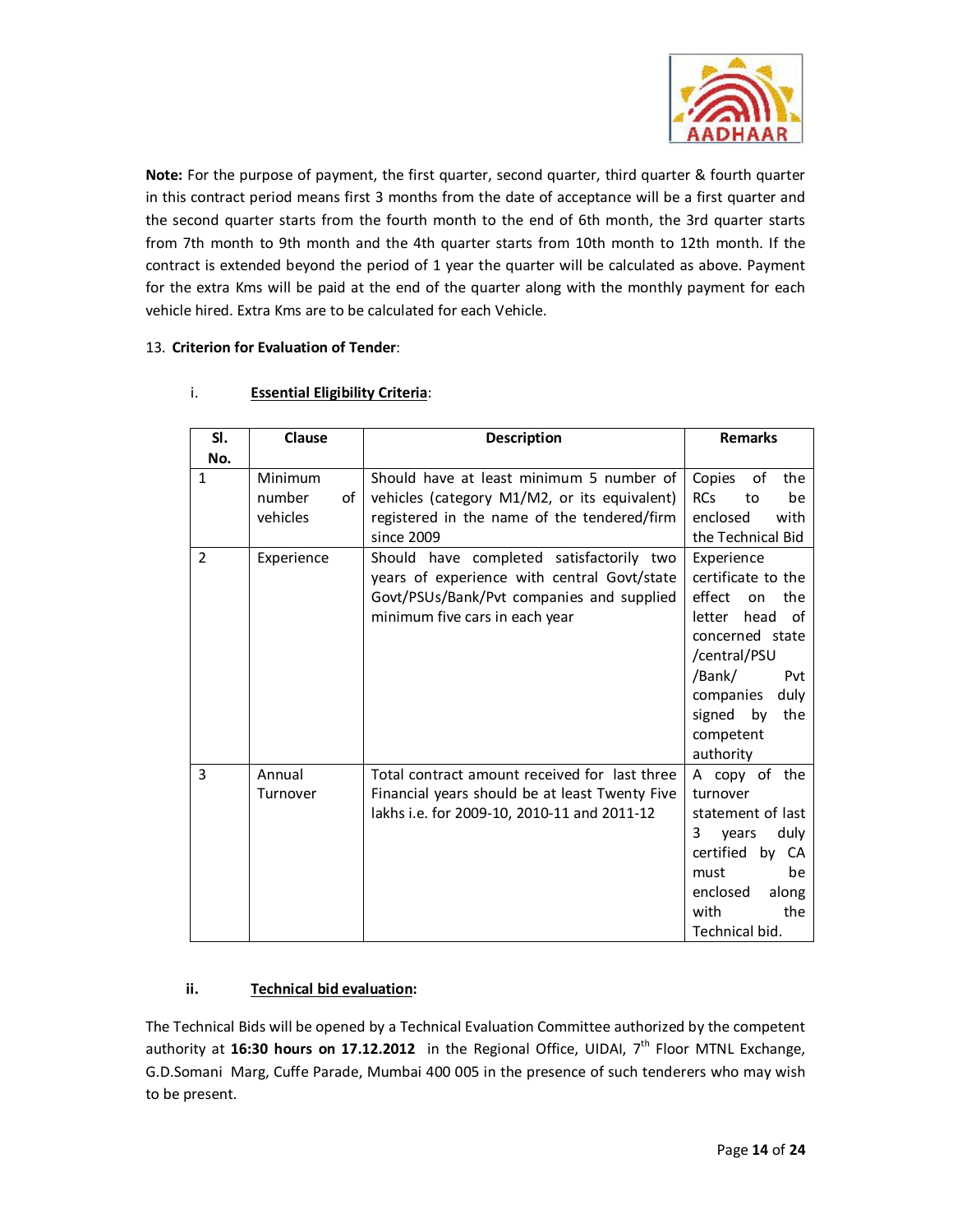

The evaluation of Technical bid will be done by considering the parameters listed in the technical bid form. Parameters in the Technical bid form are essential in order to be eligible as already stated. Agency who meet the requirements and provide documentary proof of the same will be considered for commercial evaluation.

## **iii. Commercial bid evaluation:**

The Commercial Bids of only those tenderers whose Technical Bids have been accepted by the Office will be opened at **later date after finalization of the Technical Bid** at the same venue. These will be opened in the presence of those tenderers whose Technical Bids are accepted and who wish to be present.

## **iv. Final Evaluation of the Tender:**

In order to have a single rate index, evaluating and comparing the tenders submitted for different categories of vehicles, the UIDAI has assigned weightages to each category on the basis of the estimation of the share of the vehicles required and other parameters.

Accordingly following formula to calculate Consolidated Rate Index will be used to arrive at a single figure i.e. **Over-all Consolidated Rate Index.**

## **Over-all Consolidated Rate Index = M1\*(0.185) + M2\*(0.815)**

Where

M1 is Average Monthly Rate for Category  $1 = (X1 + Y1 * 260 + Z1 * 26Hrs + NH * 3)$ M2 is Average Monthly Rate for Category2 = (X2+ + Y1\*260+Z2\*26Hrs)

Where X1 and X2 are the Monthly Rates and Y1 and Y2 are the Rates for extra Kms beyond 2000 Kms and Z1 and Z2 hourly overtime rates on wheels for extra hours and NH is the rate for each outstation night halt for the respective category of vehicles

14. The bidder offering minimum CRI will be declared as L-1 bidder. The bidders with higher CRI will be declared as L-2, L-3, and so on in order of their CRIs.

15. **After opening of the financial bid, the cars offered for hire on monthly basis with their drivers shall be presented by the L-1 bidder (i.e. bidder offering minimum CRI) before the technical evaluation committee(TEC) at a specified time and date for inspection and test driving (unless the car offered is brand new), and interview of the drivers and only if the monthly cars and their drivers are found conforming to all the conditions of this bid document by the TEC , the contract will be signed otherwise, one more opportunity will be given to meet the deficiency failing which his bid will be rejected and his earnest money will be forfeited and the opportunity to match L-1 rates and to present the cars and drivers for inspection, test driving, and interview will be given to higher bidders in the sequence of L-2, L-3, L-4, and so on**.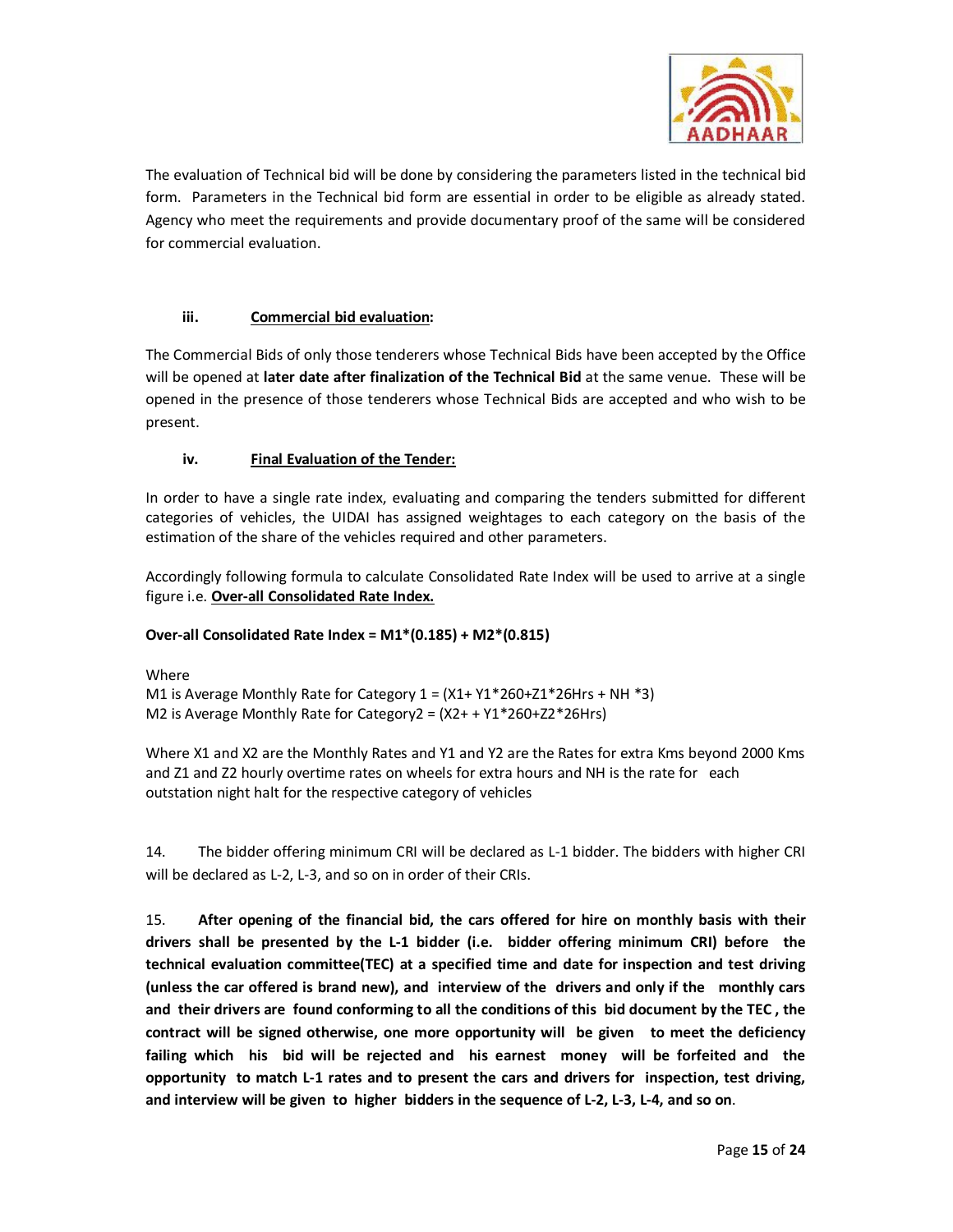

16. The successful tenderers or tenderer should commence the work immediately on issue of letter of acceptance and execute an agreement. If the successful tenderer fails to take up the contract within the time stipulated by the administration i.e. 7 days from the date of receipt of the Letter of Acceptance, the contract will stand cancelled and the amount paid by him as Earnest Money Deposit along with the tender shall be forfeited.

17. For any reasons either prior to or after signing of the contract, if the L-1 bidder is removed for any reason, L-2 bidder will be given opportunity to match the L-1 rate and in case he fails to match then opportunity of matching will be given to higher bidders in the order of sequence i.e.( L-3, L-4, and so on).

18. Tenders containing erasures and alterations of the tender documents are liable to be rejected. Any corrections made by the Tenderer/Tenderers in his/their entries must be attested by him/them.

19. The amount of tender should be legibly written in ink in figures and in words only. When there is discrepancy between the words and figures, the amount written in words shall be considered.

20. Tenders will be opened by the nominated officer of the RO UIDAI, Mumbai in the presence of such of those Tenderers who choose to attend.

21. DDG, UIDAI, Mumbai reserves the right to reject any or every tender without assigning reasons and does not bind himself to accept the lowest or any tender.

22. The Earnest Money Deposit amount of the unsuccessful tenderers will be returned after the tenders are disposed off.

23. The tenderer shall keep the offer open for a minimum period of 60 days from the date of opening of the tenders within which period the tenderer cannot withdraw his offer subject to the period being extended further, if required, by mutual agreement from time to time. Any contravention of this condition will make the tenderer liable for forfeiture of his Earnest Money Deposit as initial Security.

24. The services are required to be provided for a period of 12 months from the date of operation of this contract.

25. If the tenderer/tenderers deliberately gives wrong information in his or their tender or creates/create circumstances for the acceptance of his/their tender the UIDAI, Mumbai reserves the right to reject such tender at any stage.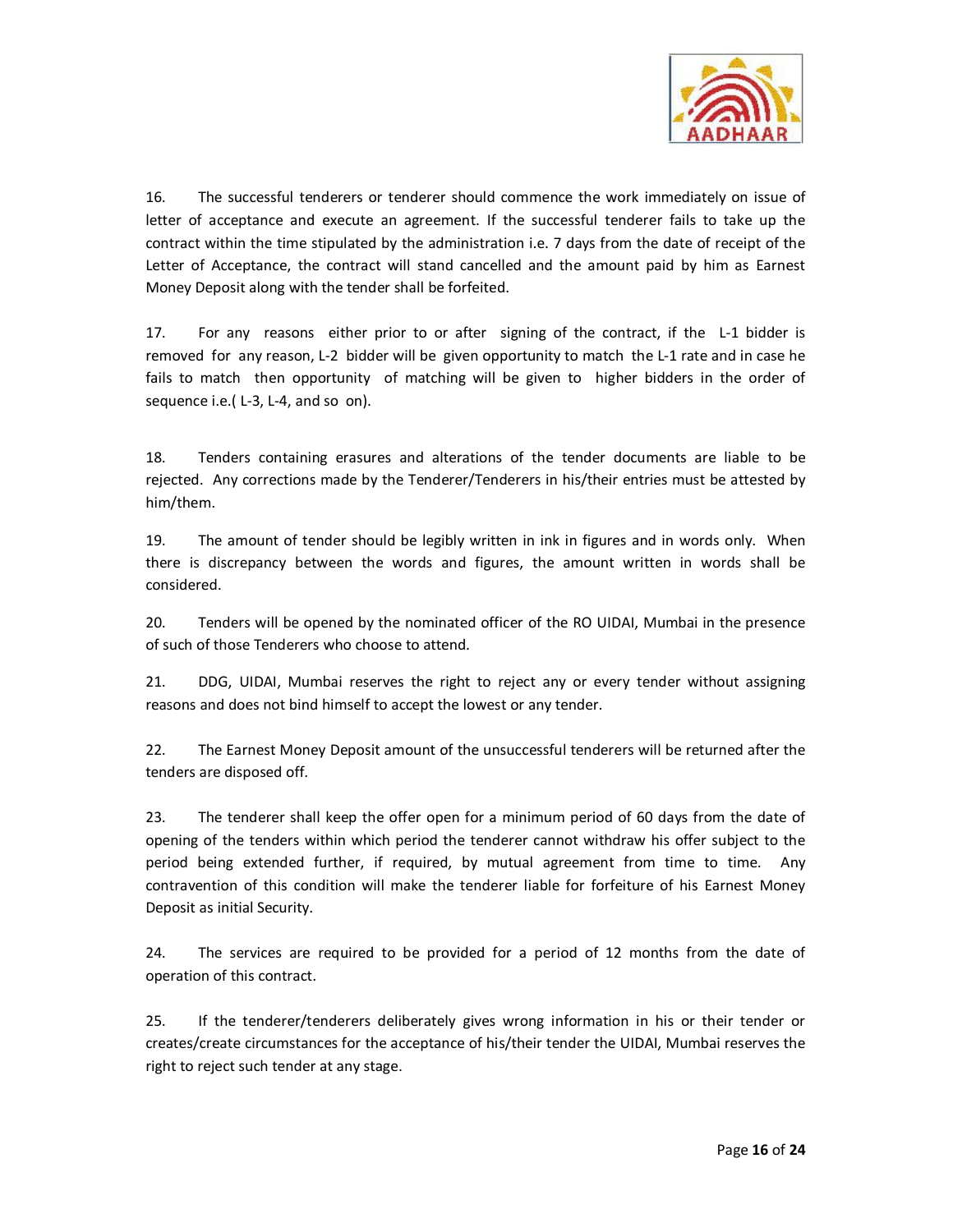

26. If a tenderer expires after the submission of his tender or after the acceptance of his tender, the UIDAI shall deem such tender as cancelled. If a partner of the firm expires after the submission of their tender or after the acceptance of the tender, the UIDAI, Mumbai shall deem such tender as cancelled, unless the firm retain its character.

27. Non-compliance with any of the conditions set forth herein above is liable to result in the tender being rejected.

28. Should the UIDAI, Mumbai decide to negotiate with a view to bring down the rates the tenderer called for negotiations should furnish the following forms of declarations before commencement of negotiations.

"I ................................................. do declare that in the event of failure of the contemplated negotiations relating to Tender No.................

Opened on...........................my original tender shall remain open for acceptance its original terms and conditions.

**Tenderer/Contractor.**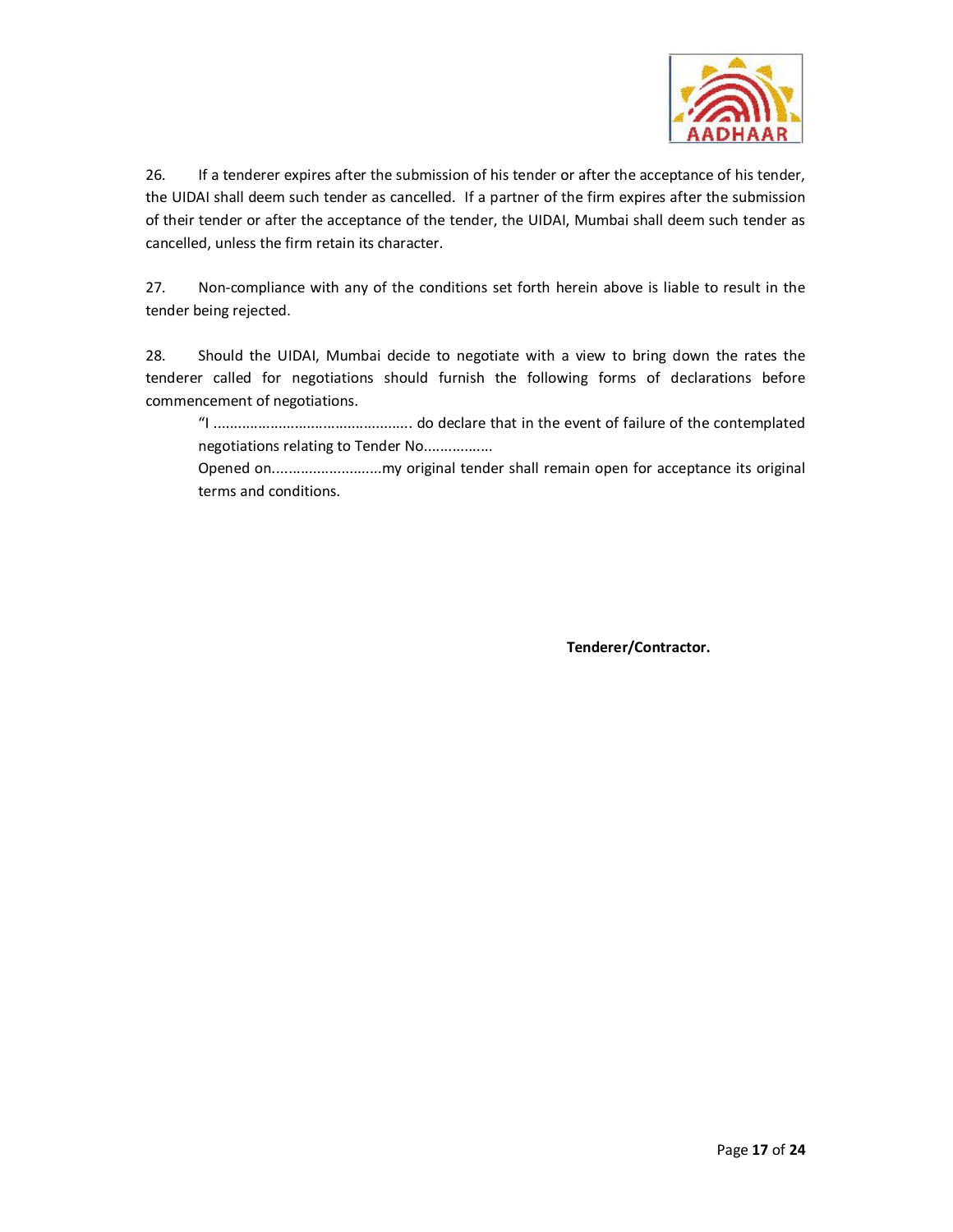

#### **Annexure-III**

#### **SPECIAL CONDITIONS FOR HIRING OF VEHICLES**

1. The Tenderer/contractor has to provide vehicle as specified in the schedule as instructed. In case of emergencies, additional vehicles, if required, shall be arranged by tenderer/contractor under same terms and conditions.

The Schedule consists of items for hiring of road vehicles. The contractor has to quote rate for individual Vehicles as in the Commercial Bid for Monthly (2000 Kms and for extra Kms as well as extra hours)

The cars offered for hire should be accident free. There should not be any dent or rust on the car. The car should be in good mechanical and safe condition. The interior and exterior of the car should be well maintained. There should not be any unwarranted noise etc in the car while driving. Daily duty hours in a month mean 10 hrs.

2. Each tenderer should declare the number of works on hand with him/his firm in the various organisations along with previous experience of providing vehicles in the form enclosed.

3. The tenderer/contractor should maintain a log book with daily entries (i.e., starting kilometre reading, ending kilometre reading, starting time and ending time everyday). These daily entries should be jointly signed by driver and UIDAI, Mumbai official.

4. The initial reading of kilometre starts when driver reports for duty in the office or places as directed by Officer-in-charge. The final reading will be the kilometre when vehicle is released by the officer at the end of the day.

5. The rate quoted should include all consumables i.e., fuel, lubricating oil, driver's salary, daily allowance, and other incidental expenditures including out station expenditure

6. All the expenditure involved in repairs & maintenance will be borne by the contractor.

7. Vehicles will be exclusively kept at the disposal of the officers-in-charge of UIDAI, Mumbai and will be used according to his direction during the period of hire. The travel may cover to his work place/inspection sites also.

8. **Penalty:** If the driver does not intend to come on any day, alternate arrangement should be made. If the driver delays in reporting, then for every hour of delay Rs.200/-will be recovered as penalty. If the alternative driver is not arranged at all on any day then penalty at the rate of Rs.1000/- per day shall be imposed in addition to withholding a day's hire charge.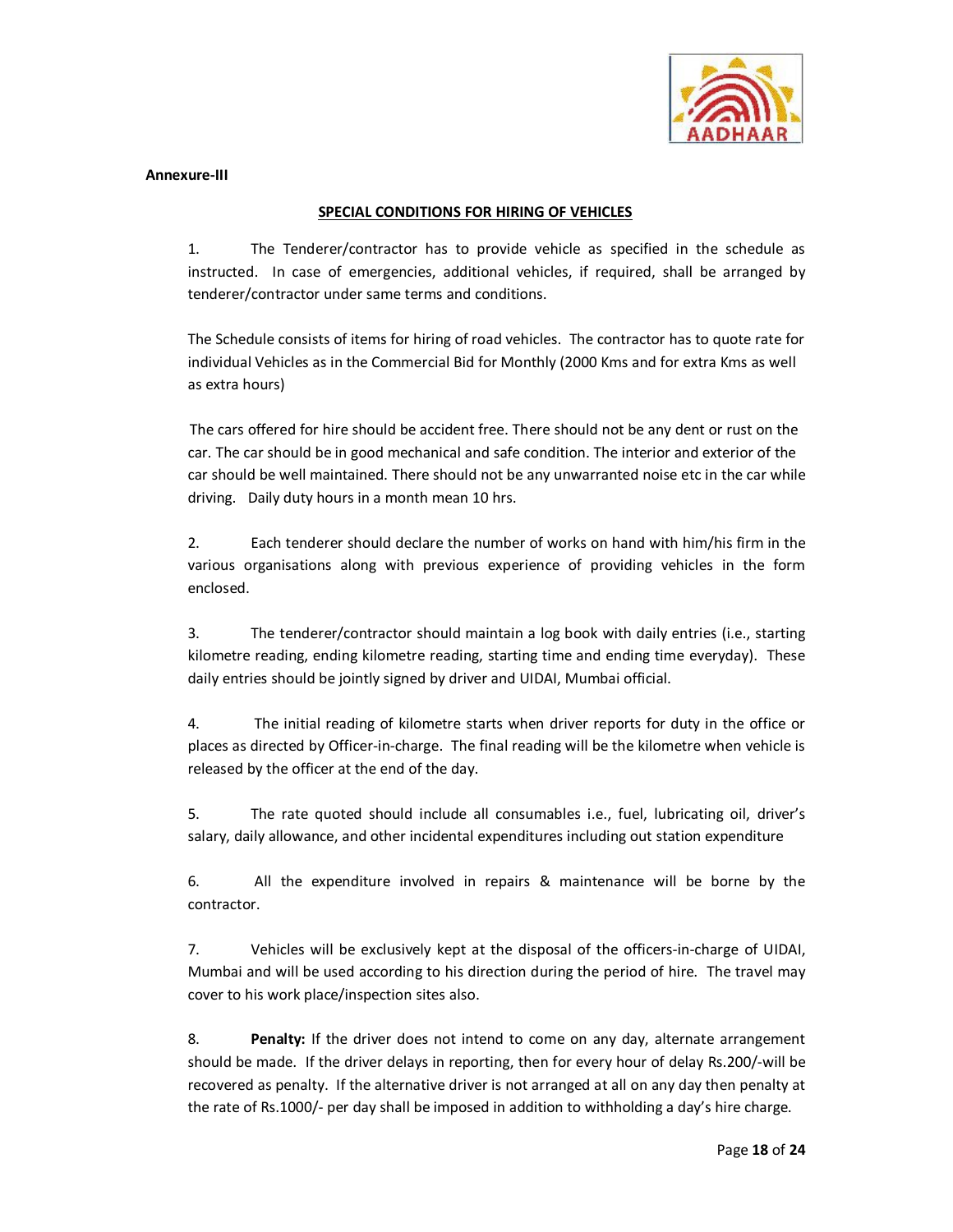

9. In case there is any breakdown of the vehicle, alternative arrangements shall be made to replace the same with similar vehicle by the contractor within three hours including the travel time to the spot of break down or lesser. In case the vehicle is not supplied in time, the official-in-charge will hire the vehicle from other agency and cost of which shall be borne by the contractor.

10. All documents pertaining to the vehicle should be kept under the custody of the driver in the vehicle without fail.

11. The contractor shall be responsible for the safety, medical care and other facilities to the driver who should be in possession of authorized license and is experienced to operate the vehicle. The drivers shall maintain discipline, and be neatly dressed and well behaved.

12. Drivers should have accident and crime free record. The UIDAI may at any time ask during or prior to signing the contract for police verification of the drivers and /or experience and character certificate from previous employers.

13. UIDAI, Mumbai does not take any responsibility on the unwarranted actions of the driver.

14. The UIDAI, Mumbai does not take any responsibility of providing accommodation to the drivers even when going outstation in day or night.

15. The Driver of the vehicle should be provided with adequate cash by the contractor to carryout minor repairs of urgent nature so that the official's time is not wasted on account of such repairs.

16. During the weekly/periodical rest of the drivers, alternative relief drivers should be made available by the contractor.

17. The safety of the vehicle is the contractor's responsibility.

18. In case of any accidents/violations of rules, UIDAI, Mumbai shall not have any responsibility.

19. UIDAI, Mumbai does not take any responsibility in respect of any compensation/claim or any claims on account of any accident involving hired vehicles. The vehicle shall be covered under compensation claims with any authorized insurance company.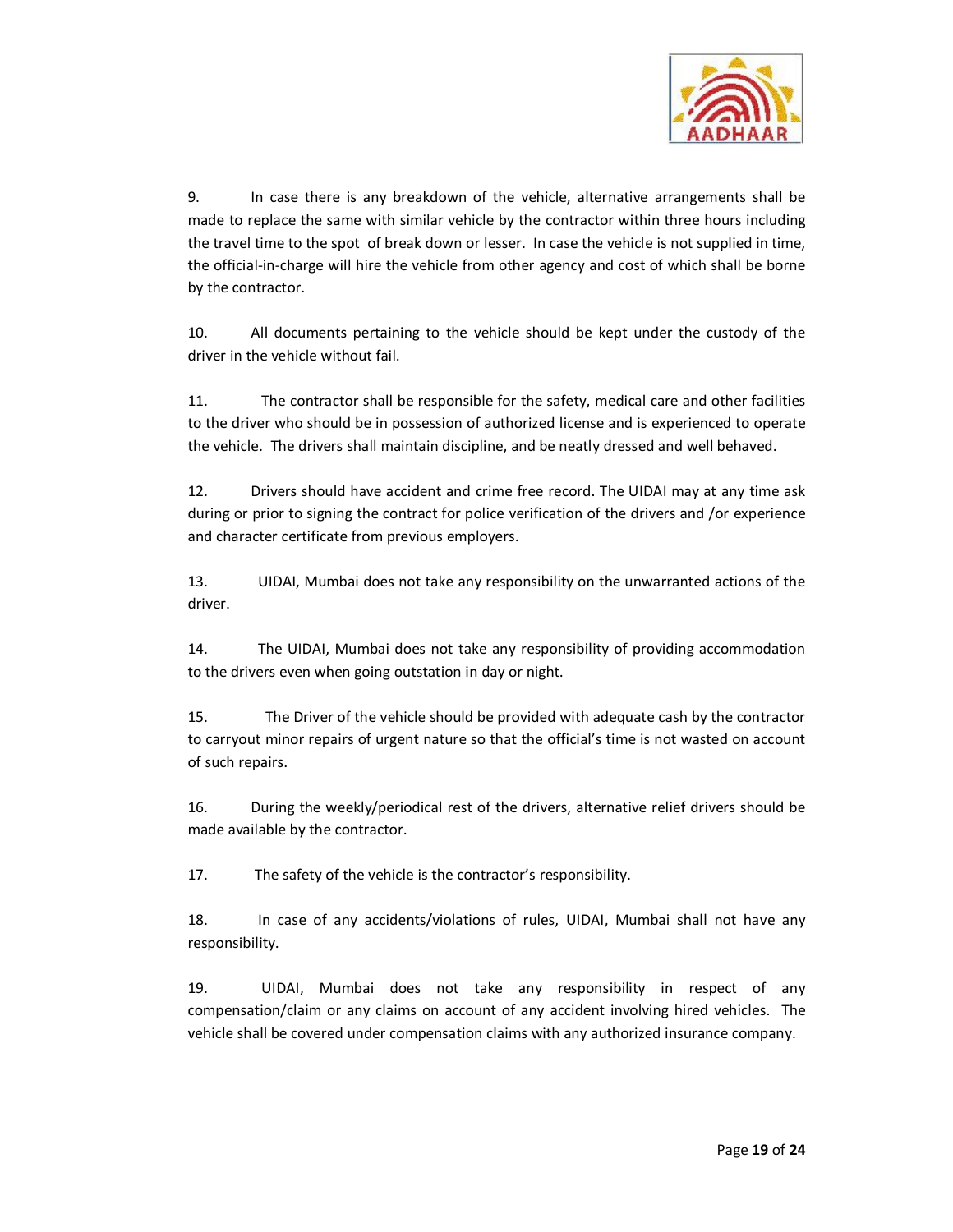

20. The vehicle should be in a very good condition and registered with the specification made above. Vehicles not maintained properly will not be accepted by administration and decision of user official in this regard shall be final and binding to the tenderer.

21. The vehicles should be made available with sufficient fuel.

22. Generally, the vehicle has to be made available for 6 days in a week. However, administration can ask for vehicle for all 7 days and payment shall be made as per terms and conditions of this tender.

23. Frequent change of vehicle and the driver should not be done every now and then, as this kind of change may lead to hardship to the Administration. Any change of driver/car is required should be done with the prior approval of the administration/Officer-in-charge/user official.

24. If the performance of the vehicle and driver is not satisfactory to the user official or driver fail to carry out the instructions of the official, the administration has got full right to terminate the contract at short notice. Other alternative arrangements for the vehicles by defaulted contractor.

25. Two boards displaying "ON GOVERNMENT OF INDIA DUTY" shall be displayed in front and rear of the vehicle at contractor's own cost as per discretion of UIDAI, Mumbai.

26. The contractor should change the seat covers / towel (white)/15days and should have at least 2 sets of covers in good condition.

27. The hired vehicle may have to travel to places in Western India. For such movements, payment shall be made as per the rate quoted only.

28. Driver of the vehicles may be provided light coloured safari suits for use while driving the UIDAI vehicles. The contractor must provide TWO PAIRS of such suits to the drivers.

29. The Vehicles will have to be fitted/provided with the following additional accessories/utilities like Clean seat covers, Quality radio /DVD music system, Reading lamp, Tissue paper box, Car perfume, clock, Mobile charger, Seat Bells (Front and Rear) and Umbrella during Monsoon

30. The vehicle on monthly basis will be parked at the UIDAI specified places EVERY NIGHT AND during the weekend. The vehicles will not be used by the driver until & unless directed by UIDAI.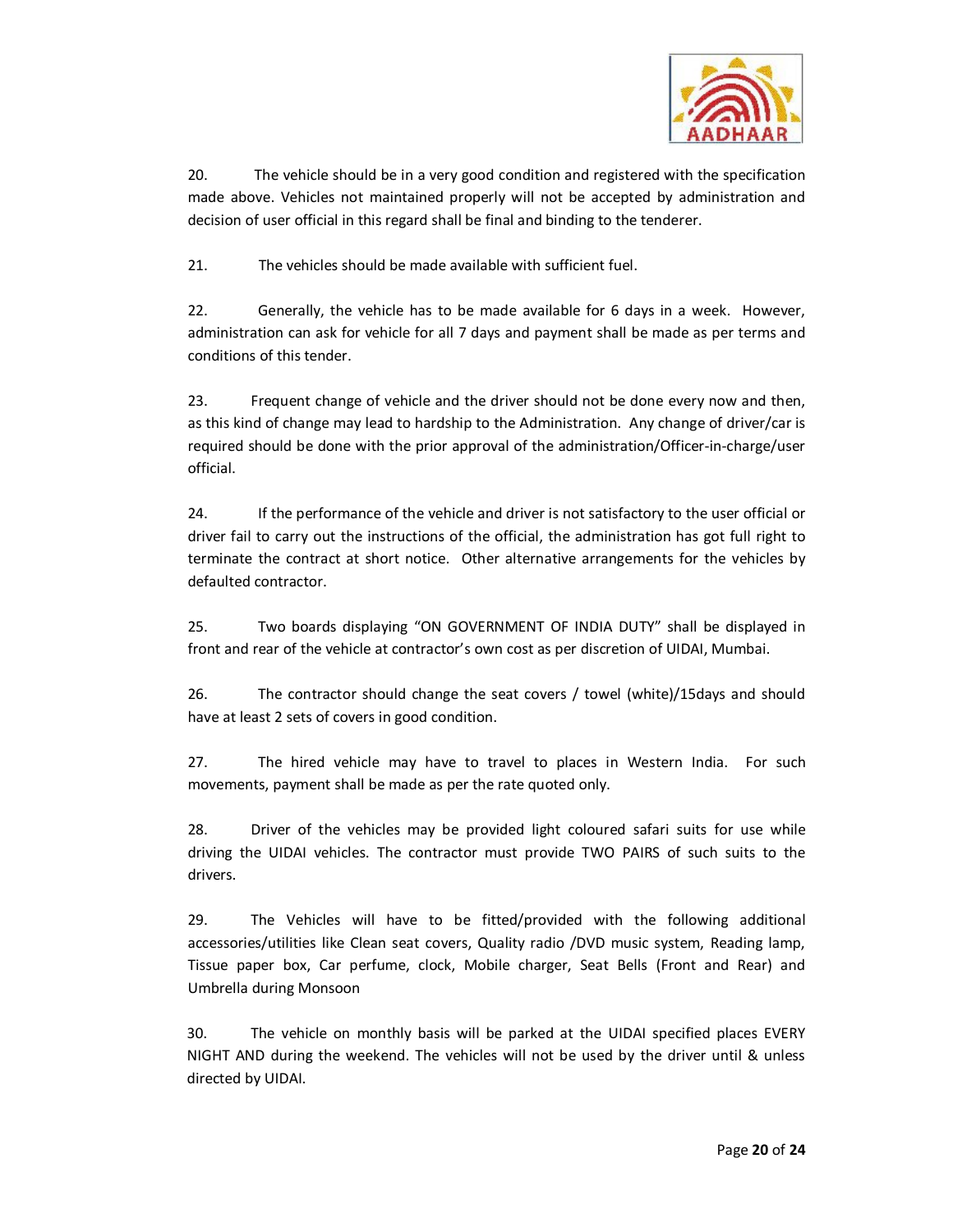

31. All road tax, registration, Income tax as applicable, to be paid to Govt. of India or Govt. of Maharashtra and insurances etc., are to be borne by the contractor. The vehicle supplied should have permit for inter-state movements within Maharashtra, Gujarat, Goa, Dadra Nagar Haveli and Daman Diu.

32. The Head Quarters of the vehicle will be fixed by official in-charge (user) and starting and ending of vehicle movement (km) will also be fixed by the officer in-charge.

33. The likely places where the vehicle has to be supplied will be at UIDAI specified place.

- 34. During Technical evaluation, RO office, UIDAI, Mumbai may carryout verification with the other government /semi government /public sector /Pvt sector agencies about the quality of services provided by the bidder in the past. Only after the RO office is satisfied about the performance of the bidder, RO office will technically qualify the bidder and his financial bid will be opened.
- 35. Since cars will be used by the senior government officers, the drivers employed by the successful bidder should have been regularly employed for at least one year in the service of senior government/semi government/PSU / Pvt sector officials. The RO office Mumbai may ask during the technical evaluation the bidders to submit a panel of the drivers proposed to be employed along with their experience and employment details with these officials and may conduct necessary verification about their quality of services done by these drivers. In case it is found that quality of services was up to the mark, then RO office will technically qualify the bidder and his financial bid will be opened.
- 36. The Regional Office, UIDAI Mumbai reserves the right to change any condition of the tender and also reject any bid without assigning any reason.
- 37. In case of unsatisfactory service of driver, UIDAI can recruit the driver from the outside and put him in the service of the car and the salary of the driver will be deducted from the monthly payment of the agency ( maximum up to starting salary of driver ( i.e. basic + grade pay+ dearness allowance+ HRA) based on Sixth Central Pay Commission Scale )

Signature of Tenderer/Contractor

Address:

Date: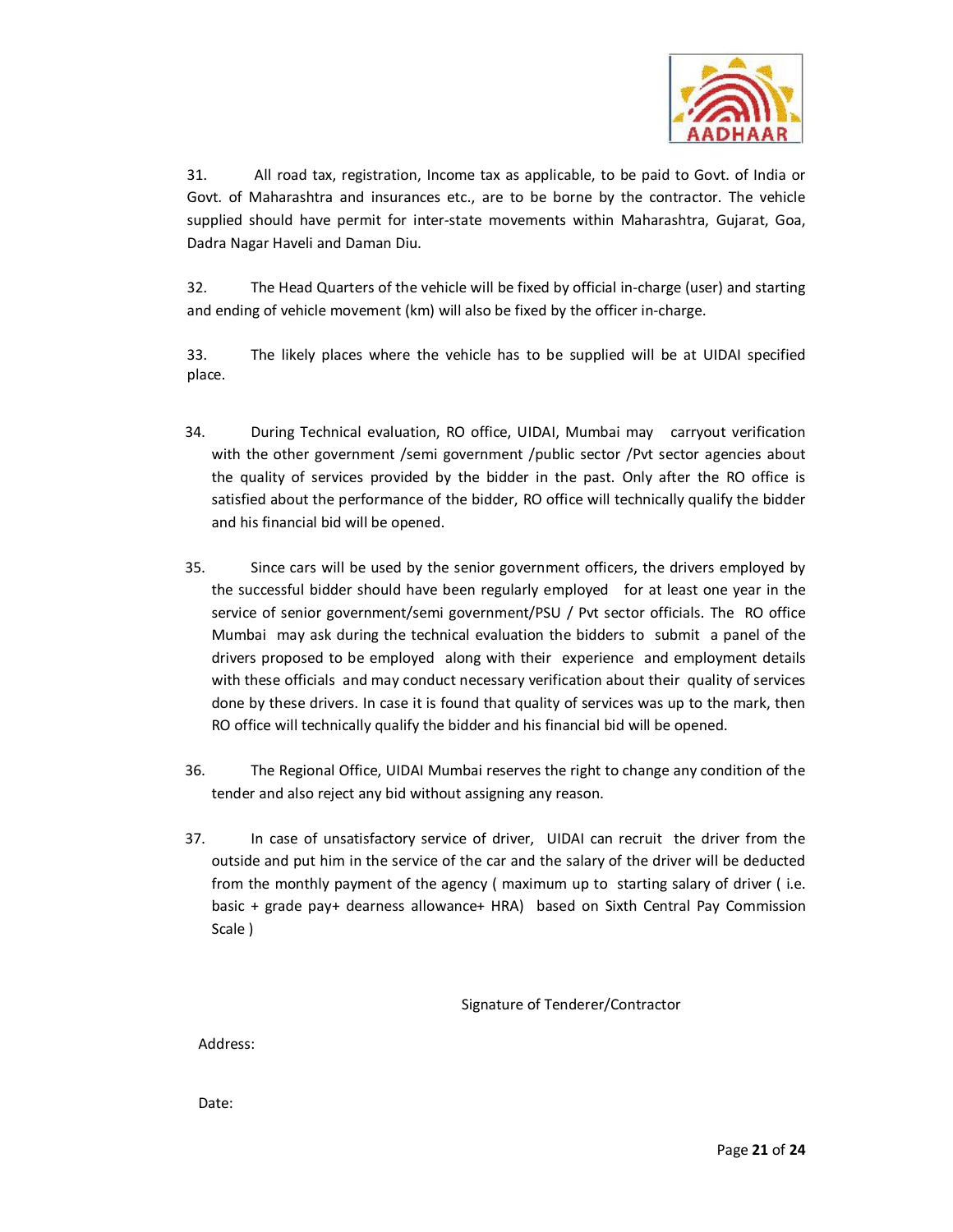

## **TECHNICAL BID FORM**

| SI.No. | <b>Particulars</b>                                                                                                                                                                                                                                           | <b>Details</b> |
|--------|--------------------------------------------------------------------------------------------------------------------------------------------------------------------------------------------------------------------------------------------------------------|----------------|
| 01     | Name & address of the Tenderer with Phone no.<br>,Mobile, Fax                                                                                                                                                                                                |                |
| 02     | Particulars of EMD amount<br>Demand draft No & date                                                                                                                                                                                                          |                |
| 03     | Certificate for satisfactorily completed two years of<br>experience with Central Govt/State Govt/PSUs/Banks/<br>Pvt Companies (***)                                                                                                                          |                |
| 04     | a) PAN NO: Copy of the PAN no. of the Firm issued<br>to be enclosed(self-attested)<br>b) Service Tax registration number (self-attested<br>copy to be enclosed)                                                                                              |                |
| 05     | Turnover for the last 3 Financial years should be at least<br>Rs. Twenty Five lakhs yearly for 2009-10, 2010-11 and<br>2011-12 (a copy of the turnover statement duly certified<br>by Chartered Accountant must be enclosed along with<br>the Technical bid) |                |
| 06     | Minimum 5 number of vehicles (category M1/M2, or its<br>equivalent) registered in the name of the tendered/firm<br>since 2009                                                                                                                                |                |
| 07     | Undertaking that vehicles shall be kept at the disposal of<br>OIC, UIDAI                                                                                                                                                                                     |                |

**Tender No.............................. Dated..............** 

**NOTE: RO UIDAI, Mumbai reserves the right to reject the offers submitted with insufficient details, documents without assigning any reason thereof. Those offers will not be considered for evaluation.** 

## **\*\*\* The format in which the details are required (self-attested) is as under:**

| SI.           | Details of client along with address, | Amount of Contract |      | Duration of |
|---------------|---------------------------------------|--------------------|------|-------------|
| No            | telephone and Fax numbers             |                    |      | Contract    |
|               |                                       |                    | From | то          |
| 1             |                                       |                    |      |             |
| $\mathcal{P}$ |                                       |                    |      |             |
|               |                                       |                    |      |             |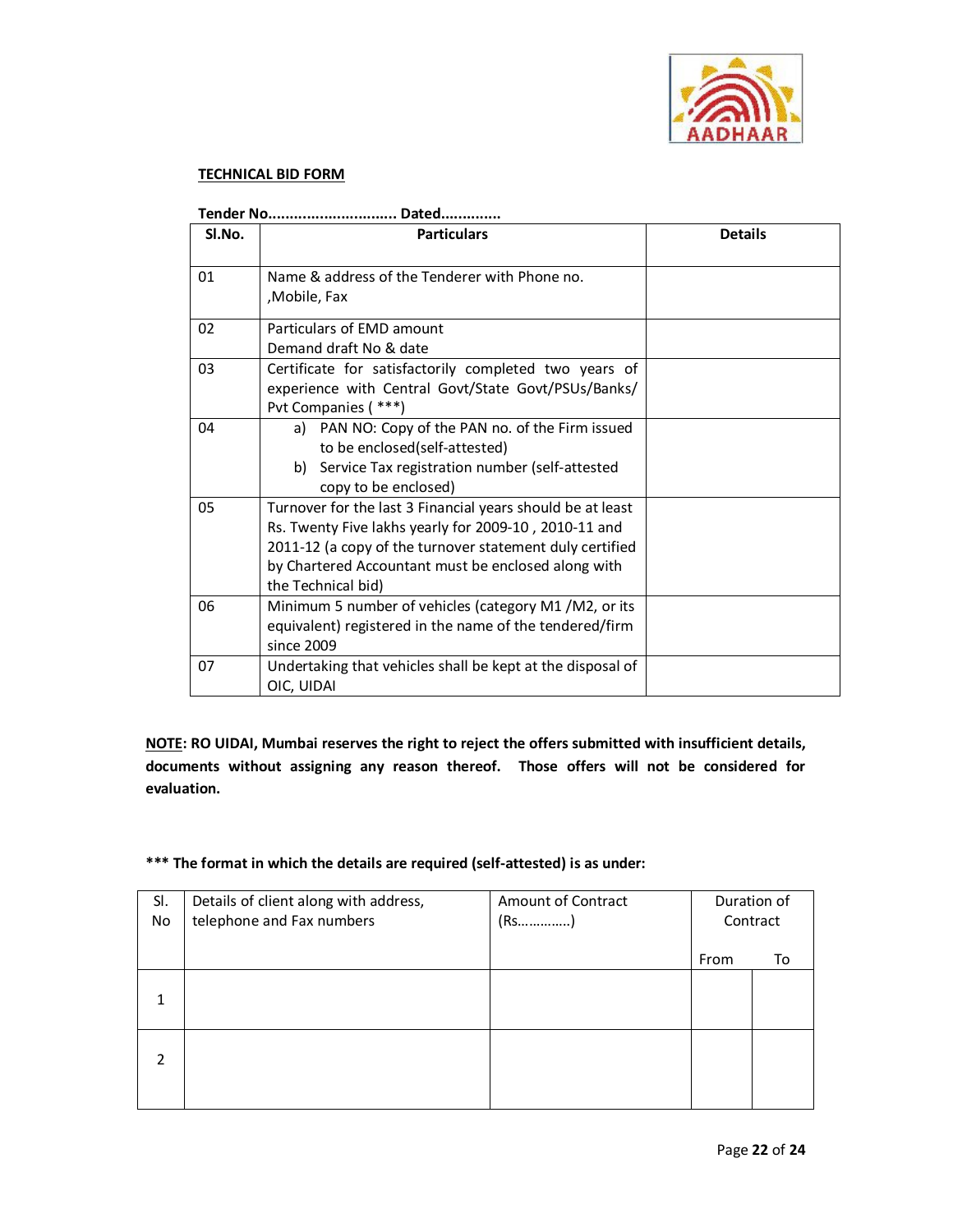

(If the space provided is insufficient, a separate sheet may be attached)

## **UNDERTAKING (As per Sr. No 07 of Technical Bid Form)**

I, metallic and the Son/Daughter/Wife of Shri Proprietor/Director/authorized signatory of the Agency mentioned above, hereby give an Undertaking that I have no objection in OIC, UIDAI deciding where to park the vehicles as per his requirement.

Signature of authorized person Date: Eull Name: Eull Name: Eull Name: Eull Name: Eull Name: Eull Name: Eull Name: Eull Name: Eull Name: Eull Name: Eull Name: Eull Name: Eull Name: Eull Name: Eull Name: Eull Name: Eull Name: Eull Name: Eull Name: Eull Na

Place:

## **DECLARATION**

**1.** I,\_\_\_\_\_\_\_\_\_\_\_\_\_\_\_\_\_\_\_\_\_\_\_\_\_\_\_\_\_\_\_ Son/Daughter/Wife of Shri Proprietor/Director/authorized signatory of the Agency mentioned above, am competent to sign this declaration and execute this tender document;

**2.** I have carefully read and understood all the terms and conditions of the tender and undertake to abide by them;

**3.** The information/documents furnished along with the above application are true and authentic to the best of my knowledge and belief. I / we, am / are well aware of the fact that furnishing of any false information / fabricated document would lead to rejection of my tender at any stage besides liabilities towards prosecution under appropriate law.

|       | Signature of authorized person |
|-------|--------------------------------|
| Date: | Full Name:                     |

Place: